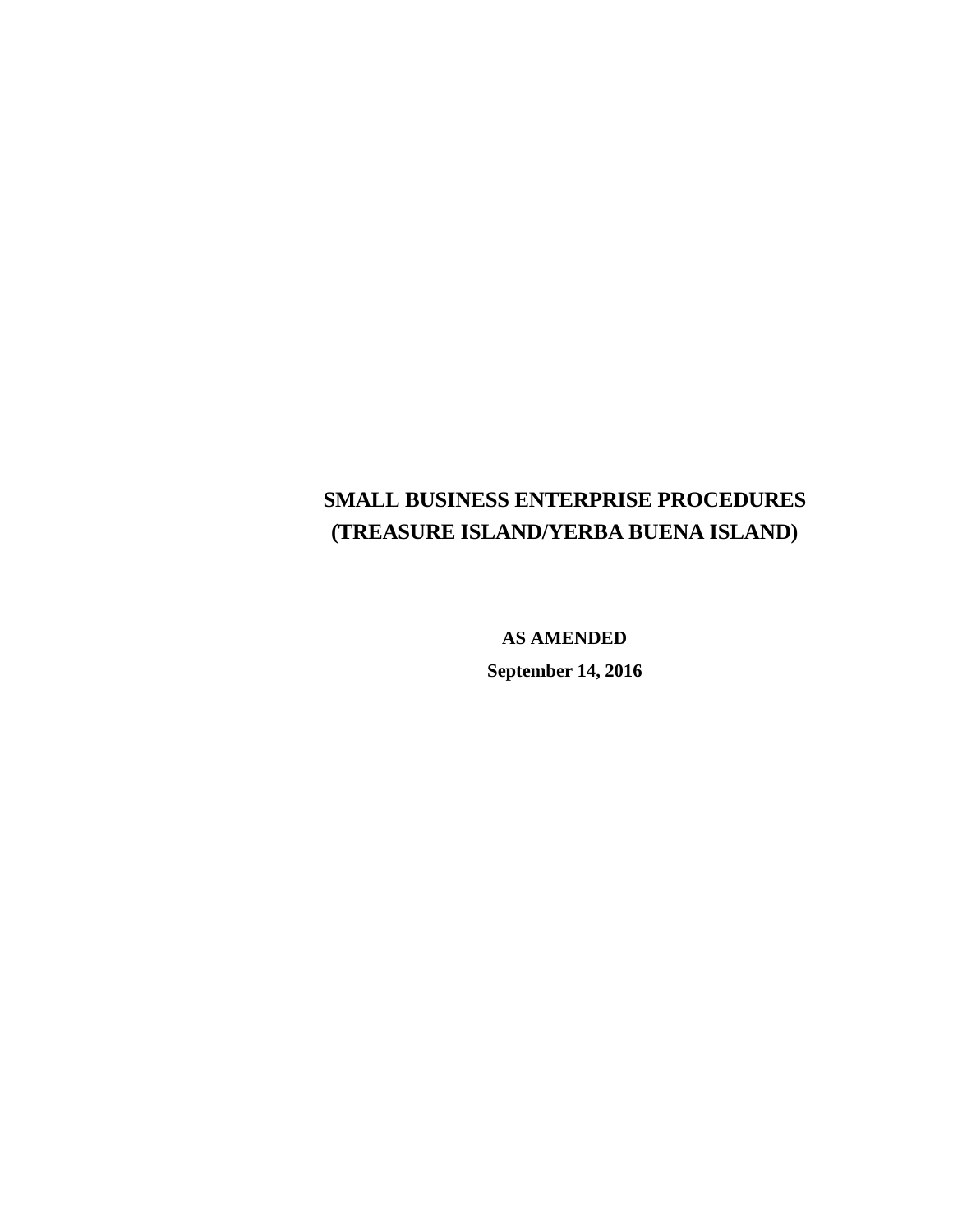# **I. INTRODUCTION**

An objective of the Treasure Island Development Authority in the development of Treasure Island is to create contracting opportunities for small business professional service firms and construction contractors. Accordingly, a Jobs and Equal Opportunity Program (as amended from time to time, the "**Jobs EOP**") was attached to and made a part of the Disposition and Development Agreement (Treasure Island/Yerba Buena Island) dated for reference purposes as of June 28, 2011 (as amended from time to time, the "**DDA**").

The Jobs EOP includes a number of employment, contracting and economic development provisions, and section 3, *Participation Goals for Small Business Enterprises*, of the Jobs EOP establishes small business policies and participation goals for Covered Work contracted for by a Covered Person, and section 3.3 requires the Authority to establish reporting, monitoring and other procedures for the satisfaction of the Small Business Enterprise (as defined below) participation goals. These Small Business Enterprise Procedures (Treasure Island/Yerba Buena Island) (these "**SBE Procedures**") implement the Small Business Enterprise participation goals set forth in the Jobs EOP and in accordance therewith require good faith efforts designed to ensure that monies are spent in a manner that provides SBEs (as defined below) with an opportunity to compete for and participate in the Covered Work and to ensure broad contracting opportunities for all categories of SBEs. Capitalized terms used but not otherwise defined in these SBE Procedures are set forth in the DDA.

# **II. APPLICATION**

These SBE Procedures apply to all Covered Work undertaken or to be undertaken on the Project, as more particularly set forth below.

# **III. DEFINITIONS**

"**Association**" (as the term is used in this SBE Procedure) means an agreement between two or more parties established for the purpose of completing a specific task or project wherein each party retains its separate legal status. The Association agreement shall provide the SBE associate a significant project management role and the SBE associate shall be recognized in marketing and collateral material. The Association shall be distinguished from traditional subcontracting arrangements via a written Association agreement that defines the management of the agreement, technical and managerial responsibilities of the parties, and defined scopes and percentages of work to be performed by each party with its own resources and labor force. Unlike the more formal Joint Venture, an Association does not require formation of a new business entity between the parties. The Association agreement shall contain, at a minimum, provisions required by Treasure Island Development Authority, as described in Exhibit 1 – Criteria for Recognition of Non-San Francisco Based SBEs and Other Persons, Section C and Exhibit 2 and 3 – Form 5 – Joint Venture/Association Form. The Association agreement shall be subject to the approval of Treasure Island Development Authority.

"**Back Contracting**" shall mean any agreement or other arrangement between a prime contractor and its subcontractor that requires the prime contractor to perform or to secure the performance of the subcontract in such a fashion and/or under such terms and conditions that the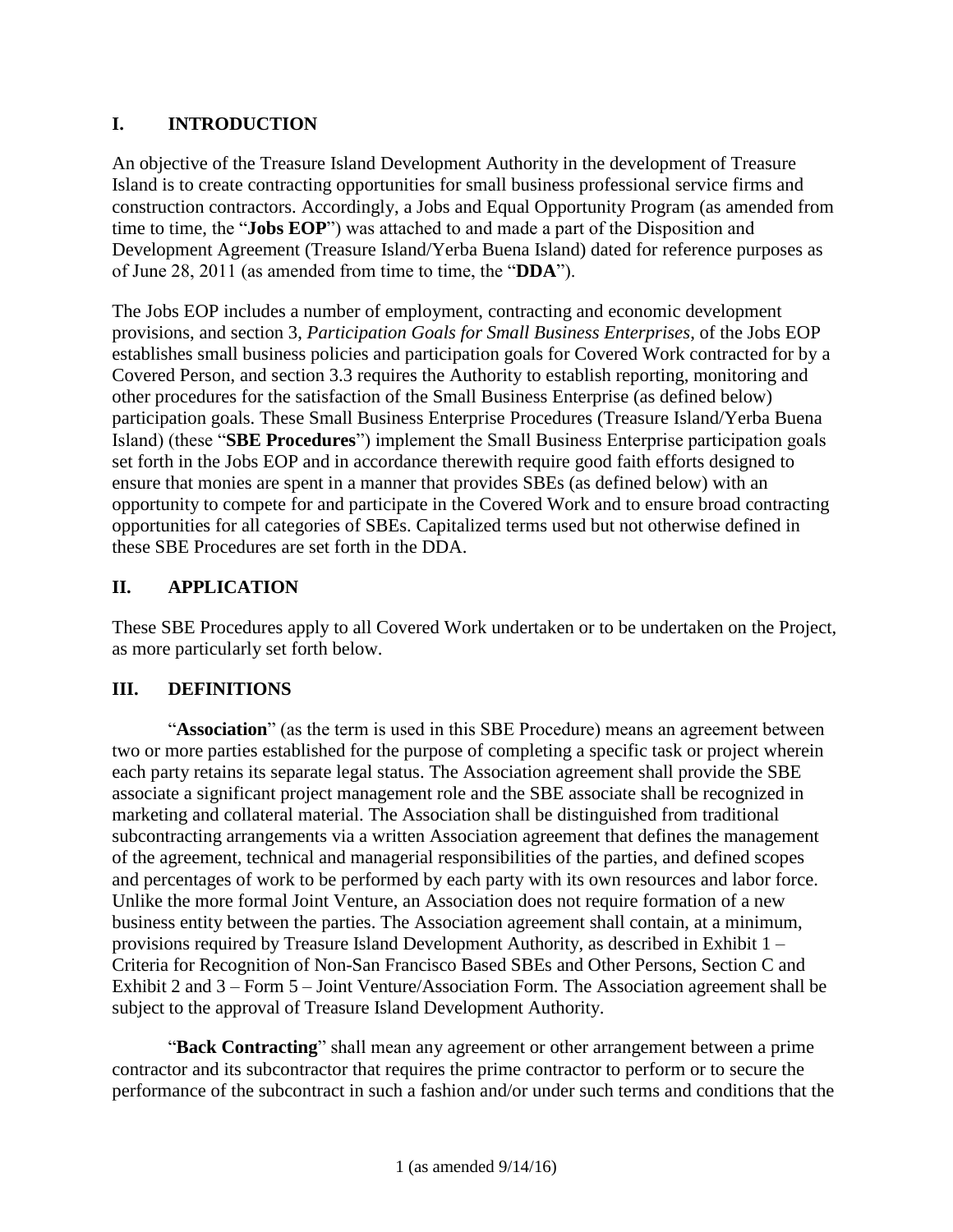prime contractor enjoys the financial benefits of the subcontract. Such agreements or other arrangements include situations in which either a prime contractor or Subcontractor agrees that any term, condition, or obligation imposed upon the Subcontractor by the subcontract shall be performed by or be the responsibility of the prime contractor.

"**Bid**" means a quotation, proposal, solicitation, or offer to perform Covered Work for a Covered Person for a price under a Covered Contract.

"**Bidder**" means any Person that submits a Bid.

"**Chapter 14.B**" means the San Francisco Administrative Code Chapter 14.B.

"**CMD**" means the Contract Monitoring Division of the City or its successor designated by or pursuant to law to implement and enforce Chapter 14.B.

"**Commercially Useful Function**" means that the Person is directly responsible for providing the materials, equipment, supplies or services as required by the Covered Contract. Persons that provide brokerage, referral or temporary employment services shall not be deemed to perform a "commercially useful function" unless the brokerage, referral or temporary employment services are required and sought by the Covered Person.

"**Construction Work**" shall have the meaning set forth in the Jobs EOP, which meaning is, as of the date of adoption of these SBE Procedures: construction of all Infrastructure and Storm Water Management Controls required or permitted to be made to the Project Site to be carried out by Developer under the DDA, and construction of all Vertical Improvements to be carried out by a Vertical Developer under a Vertical DDA or LDDA, including the initial tenant improvements, through issuance of the first certificate of occupancy.

"**Consultant**" means a Person that performs Professional Services directly for Developer or Vertical Developer under a Professional Services Contract.

"**Contractor**" means any Construction Contractor that performs Construction Work directly for Developer or Vertical Developer (i.e., a prime contractor) under a Contractor Contract.

"**Contractor Contract**" means an agreement between Developer or Vertical Developer and a Contractor for performance of Construction Work.

"**Construction Contractor**" shall have the meaning set forth in the Jobs EOP, which meaning is, as of the date of adoption of these SBE Procedures: a construction contractor hired by or on behalf of Developer or a Vertical Developer who performs Construction Work on the Project Site.

"**Control**" means a Person who possesses the legal authority to manage business assets, good will, and the day-to-day operations of another Person and actively and continuously exercises such authority.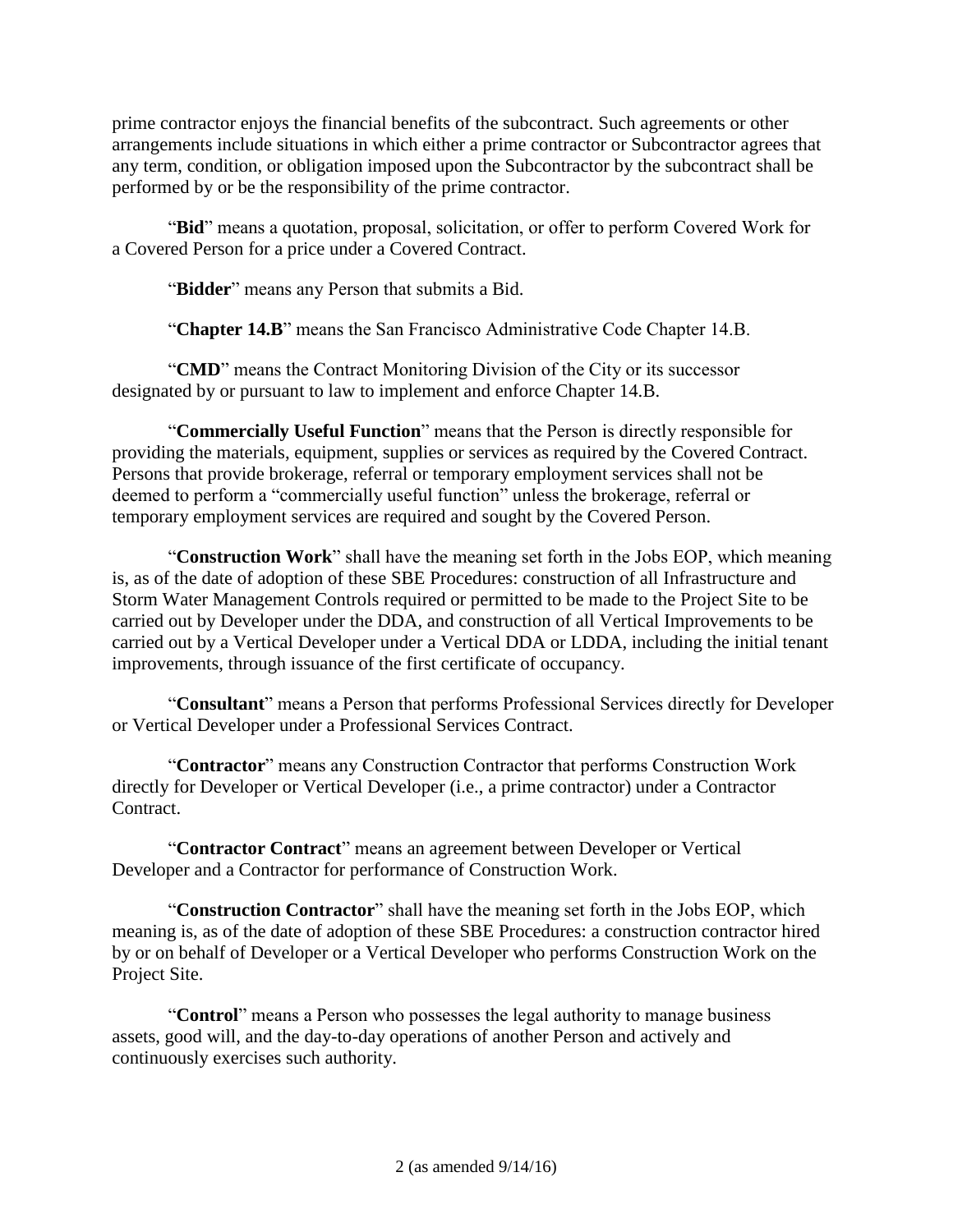"**Covered Contracts**" means, individually or collectively as the context requires, contracts for Construction Work, consisting of Professional Services Contracts, Contractor Contracts and Subcontractor Contracts.

"**Covered Person**" means Developer, Vertical Developer, Contractor, Subcontractors, Consultants and Subconsultants.

"**Covered Work**" shall mean any and all Construction Work and Professional Services undertaken or to be undertaken on the Project (i.e., under a Covered Contract).

"**Gross Annual Receipts**" means "total income" (or in the case of a sole proprietorship, "gross income") of a Person, plus "costs of goods sold" by a Person (the foregoing quoted terms are defined and reported on Internal Revenue Service tax return forms). The term does not include net capital gains or losses; taxes collected for and remitted to a taxing authority, if such taxes were included in gross or total income, such as sales or other taxes collected from customers and excluding taxes levied on the Person or its employees; proceeds from transactions between such Person and its domestic or foreign affiliates; and amounts collected for another Person by a travel agent, real estate agent, advertising agent, conference management service provider, freight forwarder or customs broker. The only exclusions from the foregoing are those specifically provided for in this definition; all other items, such as subcontractor costs, reimbursements for purchases a contractor makes at a customer's request, and employee based costs such as payroll taxes, shall be included in the foregoing.

"**Joint Venture**" (as the term is used in the SBE Program) means an entity established between two parties for the purposes of completing a venture or project. The Joint Venture agreement creates a separate business entity, is self-managed and requires acquisition of additional insurance for the newly created joint business entity. The Joint Venture agreement shall contain, at a minimum, provisions required by Treasure Island Development Authority, as described in Exhibit 1 – Criteria for Recognition of Non-San Francisco Based SBEs and Other Persons, Section C and Exhibit 2 and 3– Form 5 – Joint Venture/Association Form. The Joint Venture agreement shall be subject to the approval of Treasure Island Development Authority. "**Minimum Competitive Amount**" means, for Subcontractor Contracts, four hundred thousand dollars (\$400,000) and, for Professional Services Contracts, one hundred thousand dollars (\$100,000) provided that on January 1, 2015, and every five years thereafter, the Authority shall recalculate such amounts to reflect any proportional increase in the Urban Regional Consumer Price Index from January 1, 2010, rounded to the nearest one thousand dollars (\$1,000).

"**Non-San Francisco-based Small Business Enterprise**" or "**Non-San Francisco-based SBE**" means a Person that is certified as a small or economically disadvantaged business by the State of California (or any of its political subdivisions, including any city or county), any other state (or any political subdivision of any state, including any city or county) or the Government of the United States.

"**OCII**" means the Successor Agency to the Redevelopment Agency of the City and County of San Francisco or its successor designated by or pursuant to law.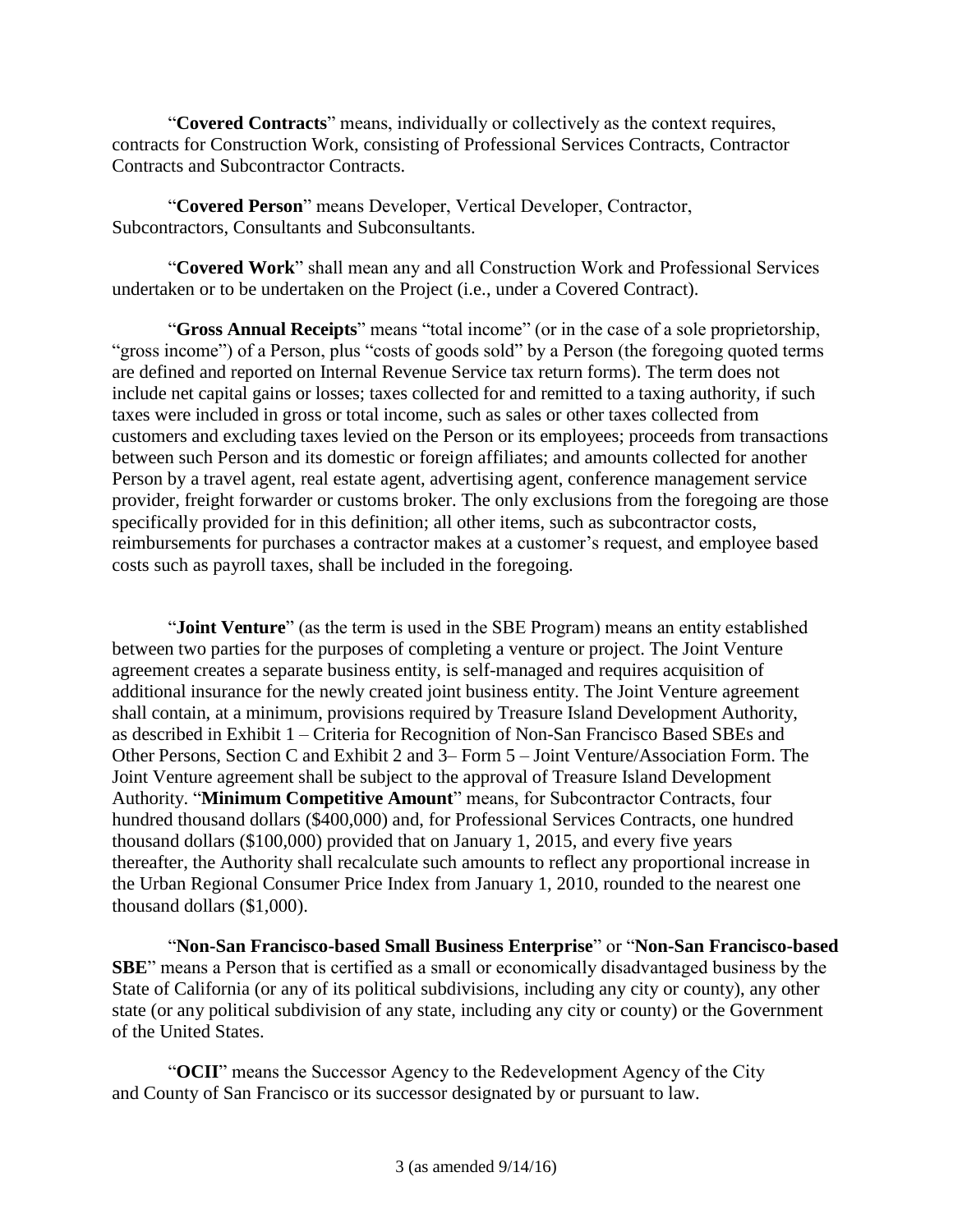"**Office**" or "**Offices**" means a fixed and established place(s) where work is performed of a clerical, administrative, professional, or production nature directly pertinent to the business for which SBE recognition is sought. The place where work is performed is not required to be the headquarters for the Person but the place must be sufficient for providing all of the services to operate the business for which SBE recognition is sought. A rental agreement for the place, rent receipts or cancelled checks for rent payments must be presented or, if the place is owned by the prospective SBE, the property tax or a deed documenting ownership of the place must be presented. For purposes of these SBE Procedures, the following do not constitute an "Office": a temporary location or movable property or one that was established to oversee a project such as a construction project office; post office boxes or residential addresses; work space provided in exchange for services (in lieu of monetary rent); an arrangement for the right to use office space on an "as needed" basis where there is no place is exclusively reserved for the Person.

# "**Owns**" or "**Ownership**" means that a Person:

(a) possesses a record ownership interest, such as partnership interest or stock interest, of at least fifty-one percent (51%) of another Person or such lesser amount as the Authority determines, under the circumstances of the other Person's overall ownership and control structure, constitutes a significant ability to influence business operations and a strong personal stake in such other Person's viability;

(b) possesses incidents of ownership, including an interest in profit and loss, equal to at least the record ownership interest; contributes capital to the other Person equal to at least the record ownership percentage (unsecured promissory notes or notes secured by interests in the other Person or the assets of the other Person are not sufficient to constitute capital contributions); and

(c) actively and continuously devotes expertise to the operations of the other Person relevant to the other Person's Commercially Useful Function of a quality and quantity proportionate to the record ownership interest.

"**Person**" shall have the meaning set forth in the DDA, which meaning is, as of the date of adoption of these SBE Procedures: one or more persons or corporations, partnerships, trusts, limited liability companies, limited liability partnerships or other entities.

"**Professional Services**" means architectural, engineering, or other professional design (but not including design-build) of the Construction Work (or a portion thereof).

"**Professional Services Contract**" means an agreement between Developer or Vertical Developer and a Consultant or between a Consultant or Subconsultant and a Subconsultant for Professional Services.

"**San Francisco-based Small Business Enterprise**" or "**San Francisco-based SBE**" means a Small Business Enterprise that: (a) has an Office located within the geographical boundaries of the City that is appropriately equipped for the type of business for which the enterprises seeks recognition as an SBE; (b) is listed in the Permits and License Tax Paid File with a business street address located within the geographical boundaries of the City; (c) possesses a current Business Tax Registration Certificate at the date of determination; and (d)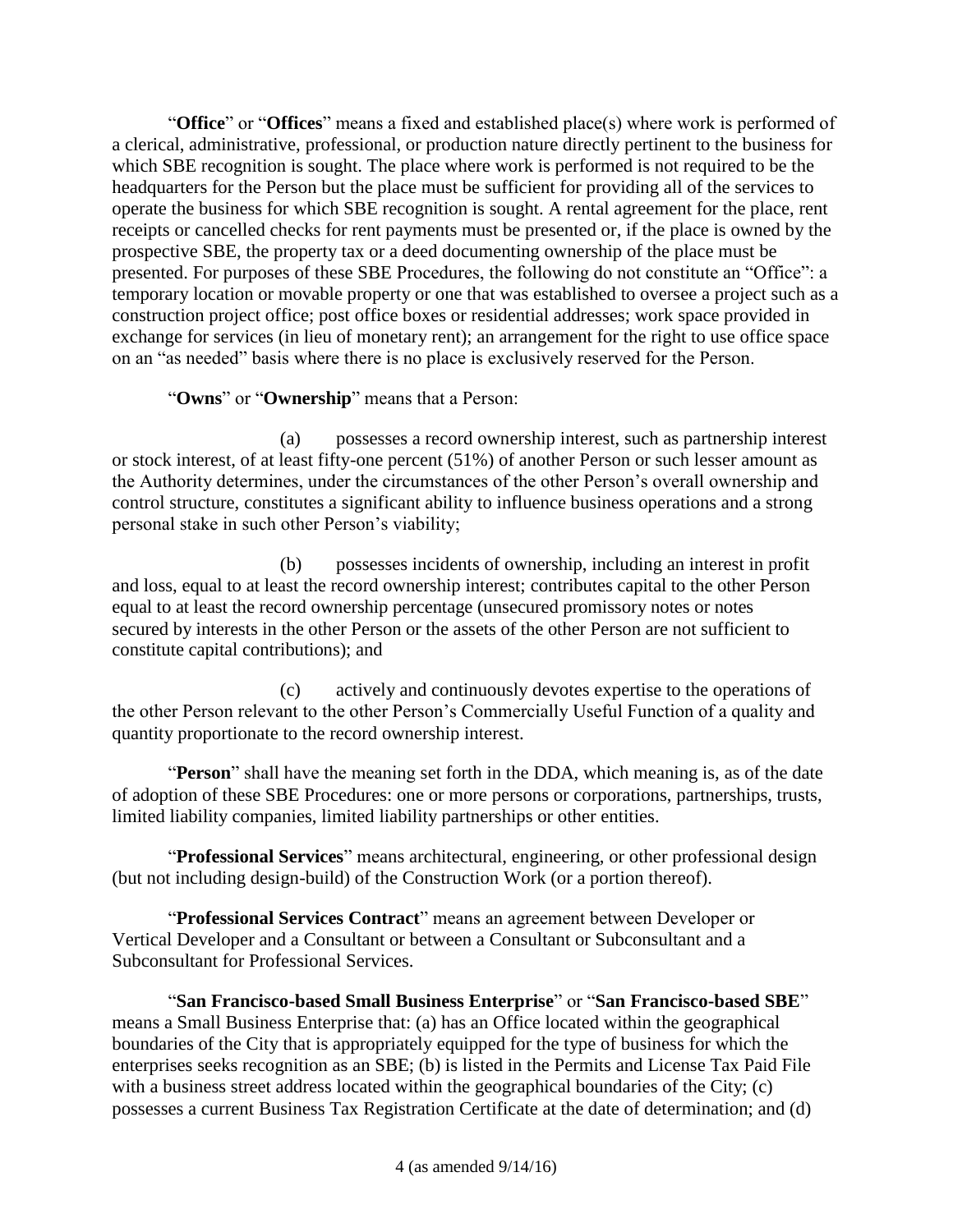has been located and doing business within the geographical boundaries of the City for at least six (6) months preceding the date of determination.

"**SBE List**" means a list of SBEs maintained and made available to the Covered Person by CMD, the Mayor's Office of Economic and Workforce Development, the Authority, OCII, or such other or additional lists that are Approved by the Authority from time to time.

"**Small Business Enterprise**" or "**SBE**" means a Person that is: (i) certified by CMD as a LBE, Small-LBE or Micro-LBE in accordance with Chapter 14.B; (ii) recognized as a Small Business Enterprise or Disadvantaged Business Enterprise by OCII; (iii) recognized as an SBE by the Authority in accordance with Section VI.A; or (iv) a TIHDI member organization or wholly owned by a TIHDI member organization.

"**Subconsultant**" means a Person that performs Professional Services directly or indirectly for a Consultant (i.e., at any tier) under a Professional Services Contract.

"**Subcontractor**" means a Person that performs Construction Work directly or indirectly for a Contractor (i.e., at any tier) under a Subcontractor Contract.

"**Subcontractor Contract**" means an agreement between Contractor or a Subcontractor and a Subcontractor for performance of Construction Work.

# **IV. SBE GOALS**

**A. SBE Goals**. As set forth in section 3.2 of the Jobs EOP, it is a stated goal of the Authority and the City to support small, locally-owned and disadvantaged businesses and contractors. The following participation goals (the "**SBE Goals**") are set for Construction Work:

1. forty one percent (41%) of the total dollar value of Contractor Contracts and Subcontractor Contracts shall be performed by qualified SBE Contractors and Subcontractors. The total dollar value of Contractor Contracts shall be net of the total dollar value of all Subcontractor Contracts (i.e., no double counting).

2. thirty eight percent (38%) of the total dollar value of the Professional Service Contracts shall be performed by qualified SBE Consultants and Subconsultants. The total dollar value of Professional Service Contracts shall be net of the total dollar value of all Subconsultant Contracts (i.e., no double counting).

**B. Only SBEs**. Only Persons meeting the definition of an SBE under these SBE Procedures as of the date that the applicable Covered Contract was executed and delivered will be counted as an SBE for calculation of SBE participation towards meeting the SBE Goals; provided, however, that if as of such date a Person has submitted materials to the Authority for recognition as an SBE in accordance with Section VI.A and such Person is thereafter so recognized, such Person will be counted as an SBE for calculation of SBE participation towards meeting the SBE Goals.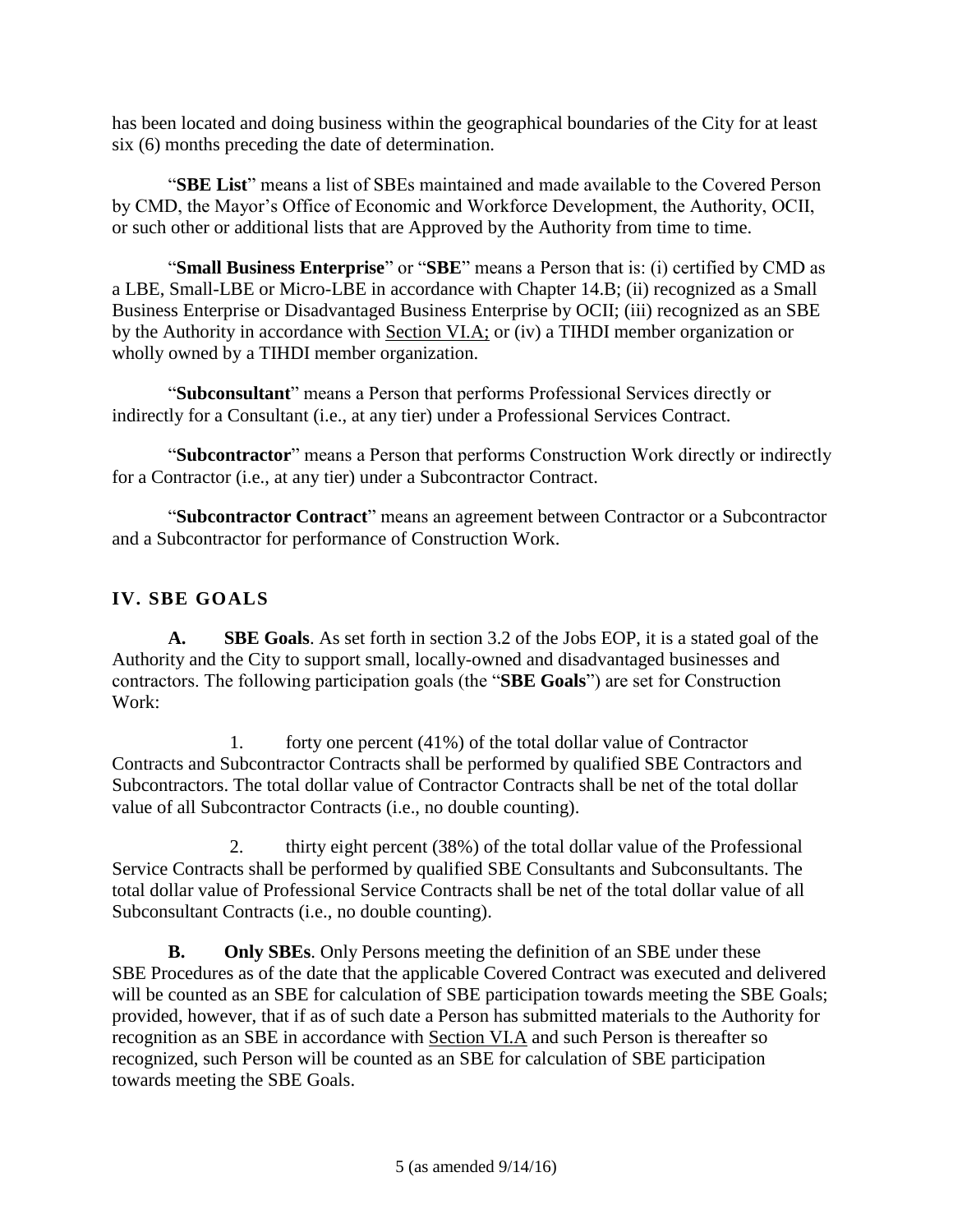**C. SBE Goals Cumulative**. Meeting the SBE Goals may be challenging for particular aspects of the Construction Work and thus the SBE Goals are cumulative, rather than individual by Covered Contract or Covered Person. But Developer and Vertical Developer shall consider the cumulative goals from the start of any Covered Work and plan accordingly in good faith to meet the SBE Goals throughout the applicable Covered Work.

**D. Subject to Availability**. The ability to meet the SBE Goals will depend, in part, on the availability of qualified SBE Bidders who 1) are capable of providing the Covered Work; and 2) submit Bids that are commercially reasonable and meet or exceed the Bid specifications. Nothing in these SBE Procedures shall be interpreted to require a contract being awarded to a Person without the capacity to perform the scope of work under the contract.

# **V. BID REQUIREMENTS**

**A. Supporting Information**. Each SBE Bidder shall include with their Bid evidence of their then-current status as an SBE and an attestation to the truth and accuracy thereof. Such information may include, as applicable: a letter from TIHDI indicating that the Bidder is a TIHDI member organization or wholly owned by a TIHDI member organization; a document from CMD, OCII or the Authority certifying or recognizing such Person as an SBE; or, for a Non-San Francisco-based SBE or other Person requesting to be recognized by the Authority as an SBE, information regarding its Gross Annual Receipts and other information necessary to satisfy the requirements set forth in Exhibit 1. A Non-San Francisco-based SBE or other Person requesting to be recognized by the Authority as an SBE may submit their request to the Authority prior to, contemporaneously with or following their submission of a Bid and/or the Covered Person may forward any materials included in a Bid to the Authority for consideration, in any case in accordance with Section VI.A.

**B. Intention to Comply**. Each Bidder shall be required to include with its Bid an affidavit acknowledging its intention to comply fully with the applicable provisions of these SBE Procedures and representing and warranting as to the truth and accuracy of all information submitted with respect to its SBE status (including any submissions regarding income qualifications).

**C. First Consideration**. In connection with any Bid, first consideration will be given in awarding Covered Contracts in the following order: 1) San Francisco-based SBEs and 2) all other SBEs. Non San Francisco-based SBEs should be used to meet the SBE Goals only if San Francisco-based SBEs are not available or qualified as generally described in Section IV.D.

**D. Good Faith Efforts**. In formulating Bids, Developer, Vertical Developer and other Covered Persons will in good faith identify and select contracting opportunities to solicit and obtain Bids from a broad range of SBEs and, where appropriate, they will divide the work in order to encourage maximum SBE participation or, alternatively, encourage SBEs to Joint Venture or Association. Covered Persons shall use good faith efforts to solicit and obtain Bids from a broad range of SBEs for Covered Contracts by undertaking the following with respect to solicitations for Bids for Covered Contracts: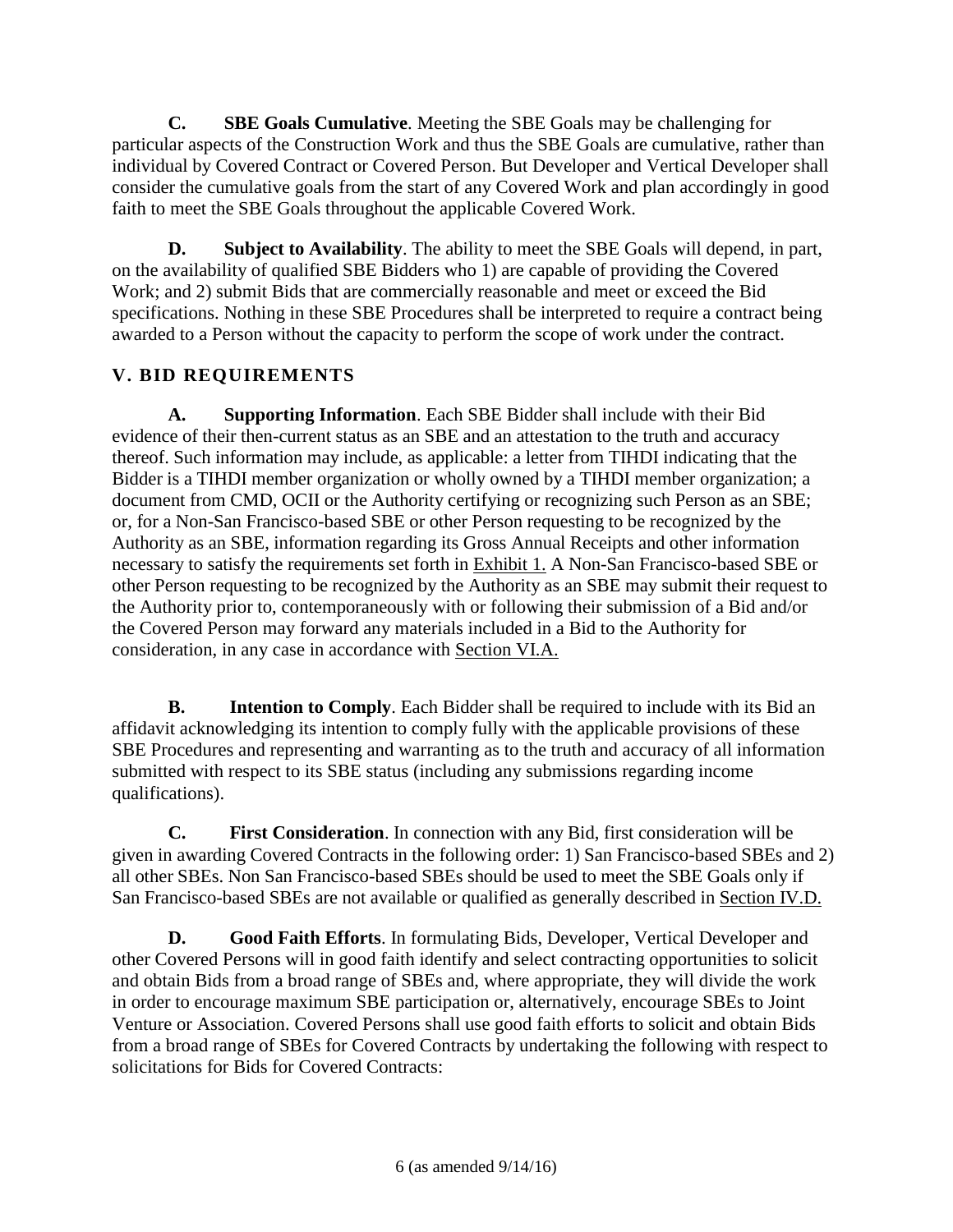**1. Identification of SBE Tasks**. Identify specific items of the Covered Work that may be properly performed by SBEs.

**2. Advertise**. Advertise the contracting opportunity for SBEs in trade association publications and local business media, providing the contracting opportunity to the Authority for posting on the Authority's website or other centralized City website and posting the contracting opportunity in another accessible location, all when the contracting opportunity becomes available but in no event less than fifteen (15) days before the date that Bids can first be submitted. The advertisement must include information where potential Bidders may obtain adequate information about the plans, specifications, and requirements for the work. Notwithstanding the foregoing, for Covered Contracts with an estimated total dollar value equal to less than the Minimum Competitive Amount, the Covered Person is not required to advertise.

**3. Direct Contacts**. With respect to Subcontractor Contracts, when the contracting opportunity becomes available and prior to convening a pre-Bid meeting but in no event less than fifteen (15) days before the date that Bids can be submitted, contact SBEs on the SBE Lists that are designated for the applicable trade to encourage such SBEs to Bid.

**4. Convene Pre-Bid Meetings**. Encourage SBEs to attend, and send written invitations to potential SBE candidates, for any pre-Bid meetings that are held to inform potential Bidders of contracting opportunities and to answer questions about the process and the specifications and requirements for the Bid. Representatives of the Authority will also have the right to participate.

**5. Outreach and Other Assistance**. a) Provide SBEs with plans, specifications and requirements for all or part of the project; b) contact SBE contractor associations or development centers, or any agencies that disseminate bid and contract information and provide technical assistance to SBEs; c) contact SBEs that have notified the Covered Person or the Authority (and the Authority has notified the Covered Person of same) of their interest in submitting a Bid; d) use the services of community and contractors' groups to assist in the recruitment of SBEs for the Covered Contract; and e) consult with the Authority to identify SBEs that have expertise in areas needed.

**6. Not Unjustifiably Reject SBE Bids**. Not unjustifiably reject Bids from SBEs, and negotiate in good faith with selected SBE Bidders.

**7. Tracking**. Keep track of the date that each response or Bid was received from any SBE, including the amount Bid by and the amount to be paid (if different) to the non-SBE contractor that was selected. If the responsible staff person or Bidder asserts that there were reasons other than the respective amounts bid for not awarding the contract to or selecting an SBE, the Covered Person must be prepared to provide valid reasons(s) for any rejections.

**E. Contracts not Subject to Requirements**. The following Covered Contracts are exempt from the requirements set forth in this Section V, but will be considered part of the Covered Work for calculation of SBE participation towards meeting the SBE Goals: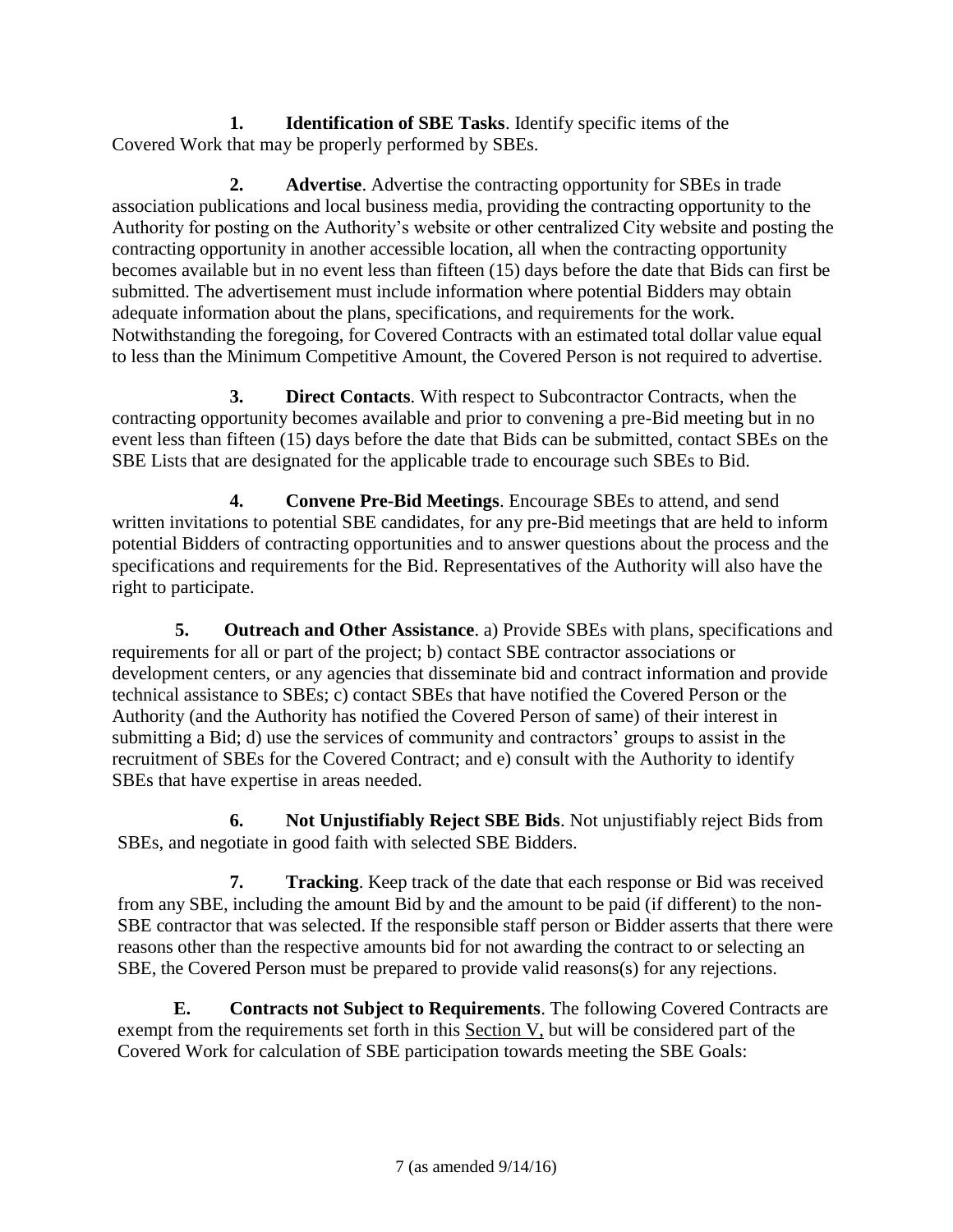1. General contractors, construction managers, or design-build contractors contracted directly with Developer or Vertical Developer.

2. Professional Services Contracts for which the estimated consideration is ten thousand dollars (\$10,000) or less.

3. Subcontractor Contracts for which the estimated consideration is fifty thousand dollars (\$50,000) or less.

4. Any Covered Contract that, due to an event that the applicable Covered Person reasonably determines constitutes an emergency, requires immediate action in order to avert or mitigate personal injury to persons or significant physical damage to property. The applicable Covered Person shall promptly notify the Authority of any such event.

5. Any Covered Contract to the extent that an SBE has been selected for the applicable Covered Contract (and such SBE demonstrates that it meets the definition of an SBE under these SBE Procedures as of the date that the applicable Covered Contract is executed and delivered).

6. Any Covered Contract to the extent that the Covered Person has met the SBE Goals (and will continue to meet the SBE Goals following execution of the Covered Contract).

For the avoidance of doubt, the exemptions under this Section V.E shall not exempt the applicable Covered Person, when awarding any Covered Contract, from the requirements of these SBE Procedures, including the provisions of Section V.D.

# **VI. AUTHORITY RECOGNITION AND TECHNICAL ASSISTANCE**

**A. Recognition of Non-San Francisco-based SBEs and other Persons**. The Authority will make the final determination on recognition of a Non-San Francisco-based Small Business Enterprise as an SBE. The Authority may also, in its discretion, determine that any other Person that is not otherwise certified or recognized as an SBE (or a Non-San Francisco-based SBE) is an SBE. In making any such determination, the Authority shall rely on the criteria set forth in Exhibit 1.

**B. Requested Information**. A Non-San Francisco-based Small Business Enterprise or other Person requesting to be recognized by the Authority as an SBE shall supply the Authority with all reasonably requested information that the Authority deems relevant to making a determination of such status as an SBE. If such information is not supplied within forty five (45) days of it being requested, the Authority may deny SBE recognition to the Non-San Francisco-based Small Business Enterprise or other Person.

**C. Technical Assistance**. As appropriate, Authority staff shall suggest various sources of assistance to SBEs such as U.S. Small Business Administration ("**SBA**"), U.S. Minority Business Development Agency, San Francisco Renaissance, SCORE (Service Corps of Retired Executives), Urban Solutions, as well as other local community based economic development organizations.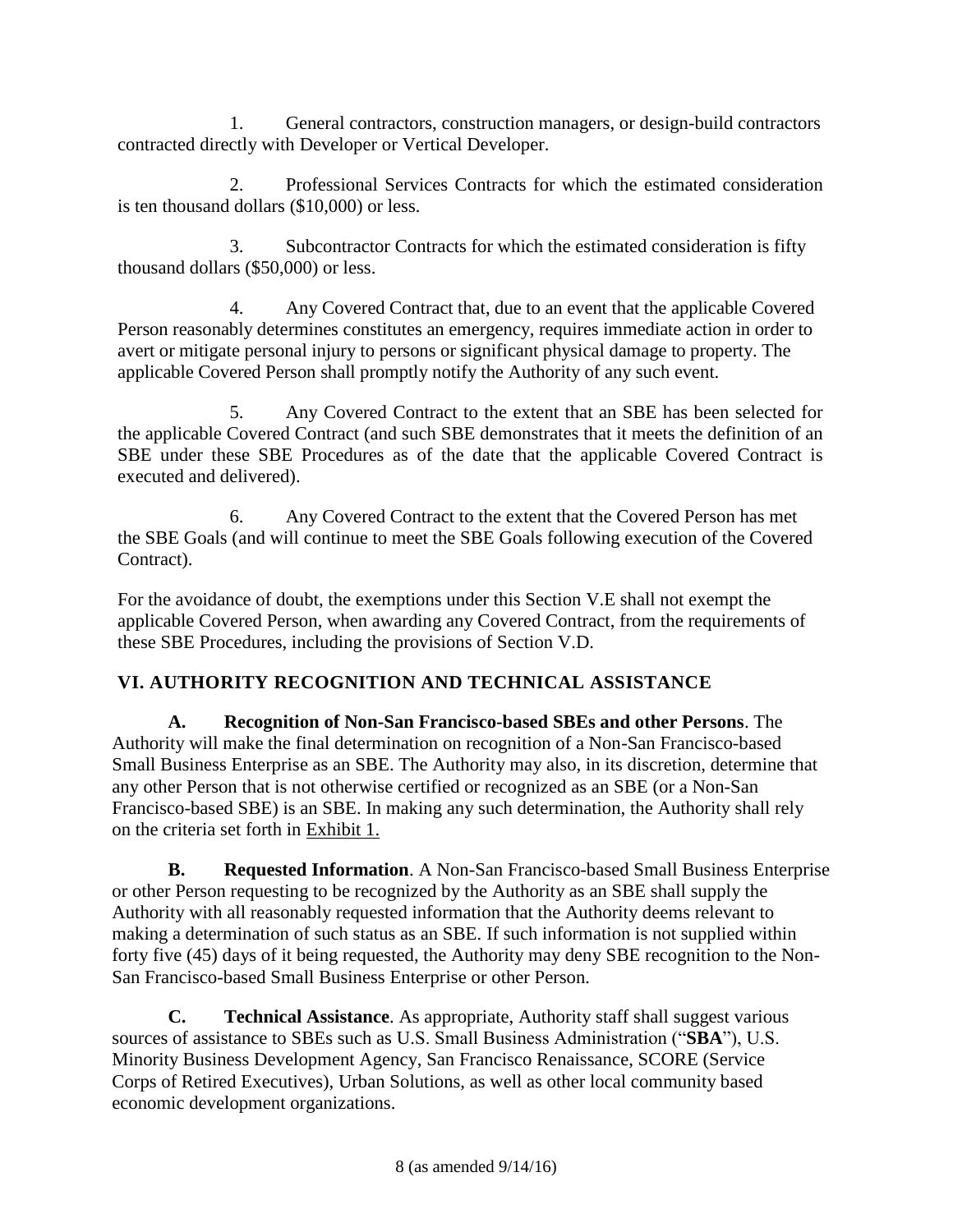# **VII. COVERED CONTRACT REQUIREMENTS**

# **A. Compliance with Prompt Payment Statute**:

1. Each Contractor Contract shall contain the following provision:

"Amounts for work performed by a subcontractor shall be paid within seven (7) days of receipt of funds by the contractor in accordance with California Business and Professions Code section 7108.5 *et seq*."

2. In addition to and not in contradiction of the California Business and Professions Code section 7108.5 *et seq.*, if a dispute arises that would allow the Contractor to withhold payment to a Subcontractor due to a dispute, the Contractor shall only withhold that amount that directly relates to the dispute and shall pay the remaining undisputed amount, if any, in accordance with the payment timeline applicable to undisputed amounts.

**B. Incorporation of Jobs EOP**. Each Covered Contract shall incorporate the Jobs EOP, require Covered Persons to comply with the provisions of the Jobs EOP and these SBE Procedures to the extent applicable in awarding and administering Covered Contracts and shall provide that the willful failure of any Covered Person to comply with the requirements of the Jobs EOP or these SBE Procedures shall be deemed a material breach of the applicable Covered Contract.

**C. Record Keeping**. Each Covered Contract shall require all Covered Persons to retain and maintain for two (2) years following completion of the scope of work under the Covered Contract all material records that may be reasonably necessary for monitoring such Covered Person's compliance with these SBE Procedures, and shall permit the Authority to inspect and audit such records (at the Authority's expense; provided, if such audit reveals any material failure to comply with these SBE Procedures, then the cost of such audit shall be reimbursed by the Covered Person that failed to comply with these SBE Procedures) on reasonable notice and during regular business hours. Such records shall include:

1. Documentation indicating compliance with the provisions of Section V.D;

2. The dollar amount of the Covered Contract and a statement of the scope of work performed thereunder;

3. Whether the Covered Contract was awarded to an SBE;

4. Copies of all written Bids submitted, including those from SBEs and non-SBEs;

5. If oral Bids were received, a list of all such Bids, including those from SBEs and non-SBEs. The trade/work type and dollar amounts for such Bids must be specified; and

6. A statement of the reasons for selection of the Bidder, including, as applicable, the trade/work type. If the reason is based on relative qualifications, the statement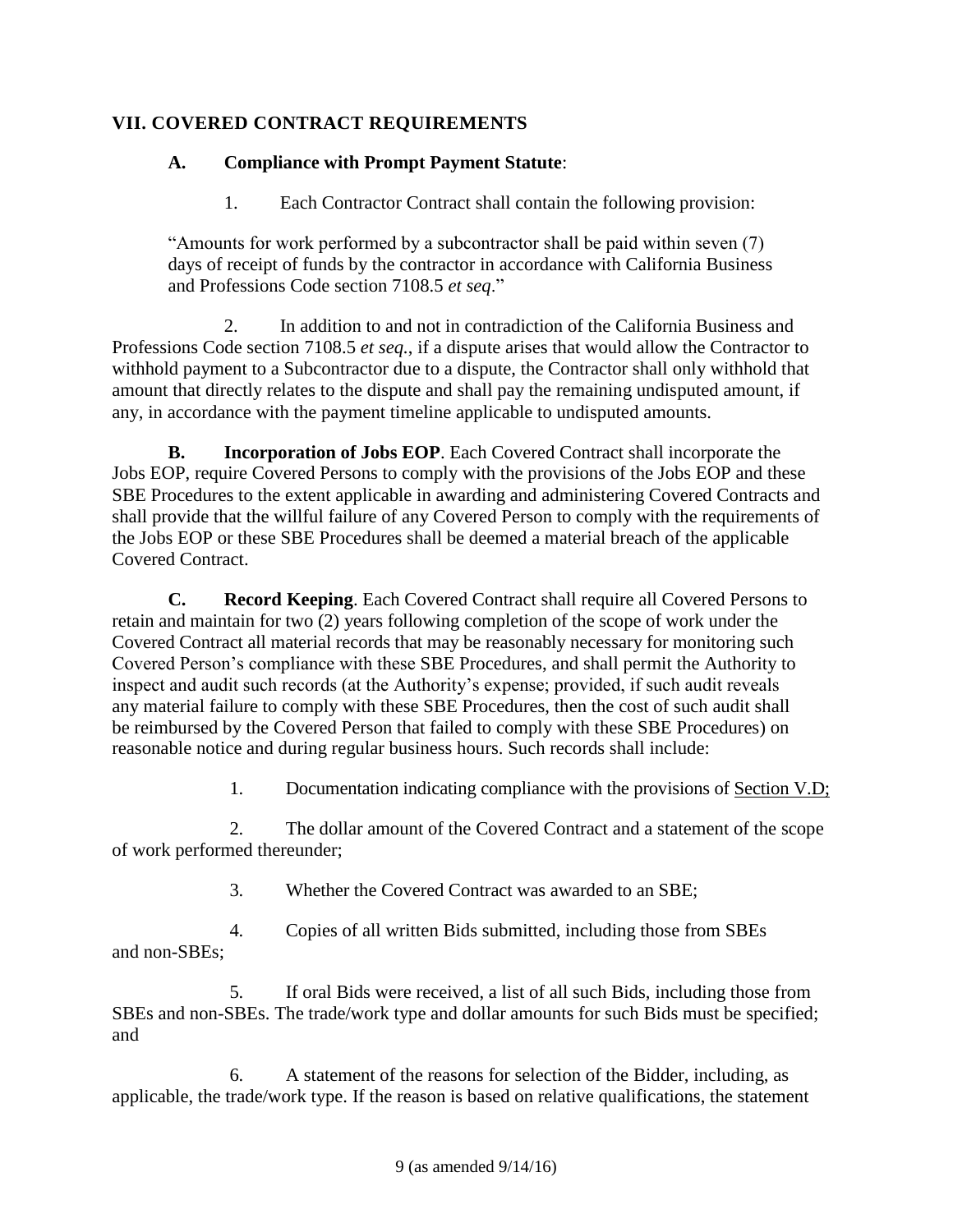must address the particular qualification at issue. If the reason is based on the Bid amounts, the statement must include the amounts and describe similarities and/or dissimilarities in the scope of work covered by the Bids.

**D. Backcontracting**. Each Subcontract shall prohibit Back Contracting for any purpose inconsistent with the provisions of these SBE Procedures.

# **VIII. SBE REPORT, SBE PLAN AND SBE FORMS**

**A. SBE Report**. Following the start of any Covered Work by Developer or Vertical Developer, such Person shall provide to the Authority an annual "**SBE Report**", which SBE Report shall be delivered to the Authority by March 1 of each year; provided, that the Authority shall reasonably extend such due date for a Person that became Developer or Vertical Developer on or after the preceding October 1. The SBE Report shall document the applicable Person's progress towards meeting the SBE Goals during the preceding calendar year (and cumulatively to date) and any relevant factors to be considered in connection with its satisfaction of the requirements of these SBE Procedures. Such report shall include information regarding the number of Covered Contracts for which Bids were solicited, the dollar value of all Contractor Contracts, Subcontractor Contracts and Professional Services Contracts executed and delivered during the year and the dollar value of each such Covered Contract awarded to SBEs (both cumulatively and the dollar value of Covered Contracts awarded to San Francisco-based SBEs), dollar value of Covered Work performed by SBEs and amounts paid against all Covered Contracts, and consolidated information regarding actions taken in compliance with the provisions of Section V.D (e.g., number of advertisements placed, meetings held, SBEs contacted, etc.).

**B. SBE Plan**. If the SBE Reports submitted by Developer and Vertical Developers show that SBE participation is more than five (5%) below the SBE Goals (i.e., less than thirty three percent (33%) for Professional Service Contracts and less than thirty six percent (36%) for Contractor Contracts and Subcontractor Contracts, cumulatively to date, then the Authority may require that any Developer or Vertical Developer whose SBE participation was below either such threshold submit a "**SBE Plan**" within ninety (90) days of such request. The SBE Plan shall identify the Covered Work and/or Covered Contracts for which Bids are anticipated to be solicited by or on behalf of such Person during the current and upcoming calendar years, the Person's strategy and plan for compliance with the provisions of Section V.D towards meeting the SBE Goals and such Person's explanation of the reasons for the SBE participation set forth in such Person's SBE Report.

**C. Meeting Regarding SBE Report and/or SBE Plan**. Promptly following delivery of a SBE Report and/or a SBE Plan, the submitting Person and the Authority shall conduct a meeting regarding such Person's SBE Report and/or SBE Plan, including in order to provide the Authority with the opportunity to identify areas in which SBE opportunities may be available, to ensure that the SBE Lists contain a sufficient number of qualified SBEs in the applicable trades for anticipated Covered Contracts, to ensure that the Person's SBE Plan is anticipated to be in compliance with the provisions of Section V.D, and to ensure that the Person's activities covered in the SBE Report were in compliance with these SBE Procedures,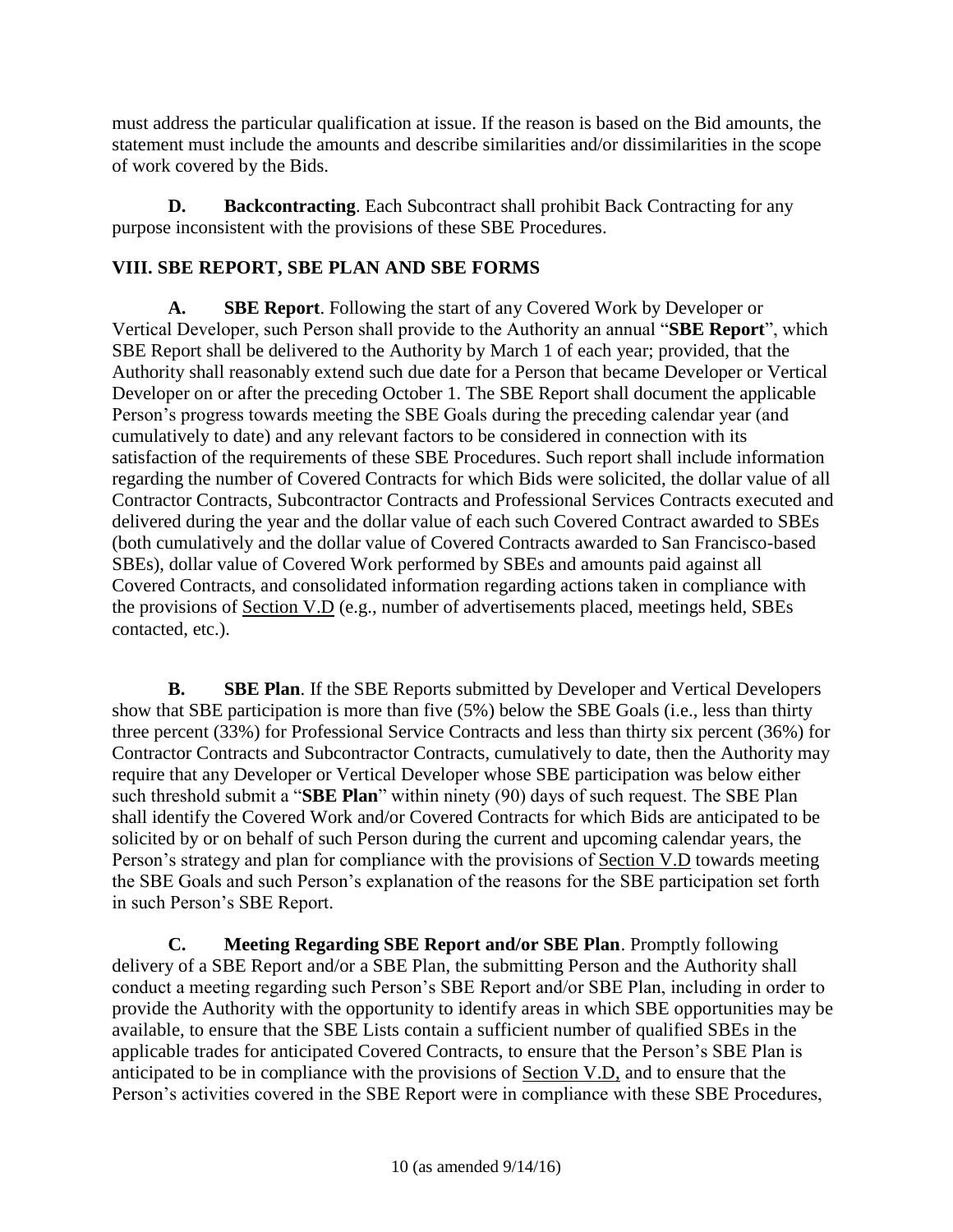including the provisions of <u>Section V.D.</u> In addition, if the SBE Report shows deficiencies in meeting the SBE Goals, the Authority and the Person shall identify at such meeting the potential reasons for the realized levels of participation and develop strategies consistent with the requirements of these SBE Procedures for meeting the SBE Goals. In connection with any such meeting, the Authority may request Developer's or Vertical Developer's applicable records in accordance with Section VII.C. If requested by the Authority, the Developer or Vertical Developer shall reasonably modify the SBE Plan in response to the Authority's comments and to document the issues and opportunities identified in the meeting. If requested by the Authority, the submitting Person to convene a meeting for SBEs focusing on opportunities for particular industries, e.g., a meeting with one or more Vertical Developers and San Francisco-based SBE architectural firms. The failure to meet the SBE Goals, the failure of the Authority to determine that the SBE Plan is acceptable or any other dispute under these SBE Procedures shall not, by itself, stop the applicable Person from proceeding with the Covered Work, provided, the foregoing shall not limit the rights and remedies in connection with any arbitration under exhibit B to the Jobs EOP.

**D. Consolidation**. Any SBE Report and/or SBE Plan may be provided, on a consolidated basis, for any Affiliated Persons (e.g., Developer and its Vertical Developer Affiliates, Affiliated Vertical Developers, etc.); provided that all required information shall be provided with respect to each Developer and Vertical Developer, regardless of whether it is provided on a consolidated on unconsolidated basis.

**E. SBE Forms**. Forms applicable to Professional Services Contracts are attached as Exhibit 2 and forms applicable to Contractor Contracts and Subcontractors Contracts are attached as Exhibit 3. Covered Persons shall use these forms, in substantially the form attached, in the Bid Process. The Authority and Developer or Vertical Developer may from time to time Approve new forms or changes to these forms (including amendments, restatements, supplements or reductions to any then-current forms) to be used for SBE recognition by the Authority, to be attached to Bids to implement these SBE Procedures and/or to be used by Developer and/or Vertical for SBE Reports and SBE Plans, in any case consistent with these SBE Procedures, the DDA, Vertical DDA and LDDA, and the Jobs EOP.

# **IX. MISCELLANEOUS**

**A. Interpretation**. These SBE Procedures shall be interpreted and construed as if fully set forth in the Jobs EOP.

**B. Conflicts**. To the extent of any conflict between these SBE Procedures and the Jobs EOP, the Jobs EOP shall control. For contracts that involve the use of any funds furnished, given loaned or otherwise provided by the Government of the United States or the State of California, all laws, rules, regulations and requirements of the Government of the United States or the State of California relative to the use of such funds shall prevail over the requirements of these SBE Procedures if and to the extent such federal or state laws, rules, regulations and requirements are in direct conflict with these SBE Procedures and both cannot both be adhered to. All such laws, rules, regulations and requirements shall be interpreted, to the greatest extent possible, not to conflict with these SBE Procedures. In the event of any such unavoidable conflict that results in a Covered Person not being able to comply with these SBE Procedures,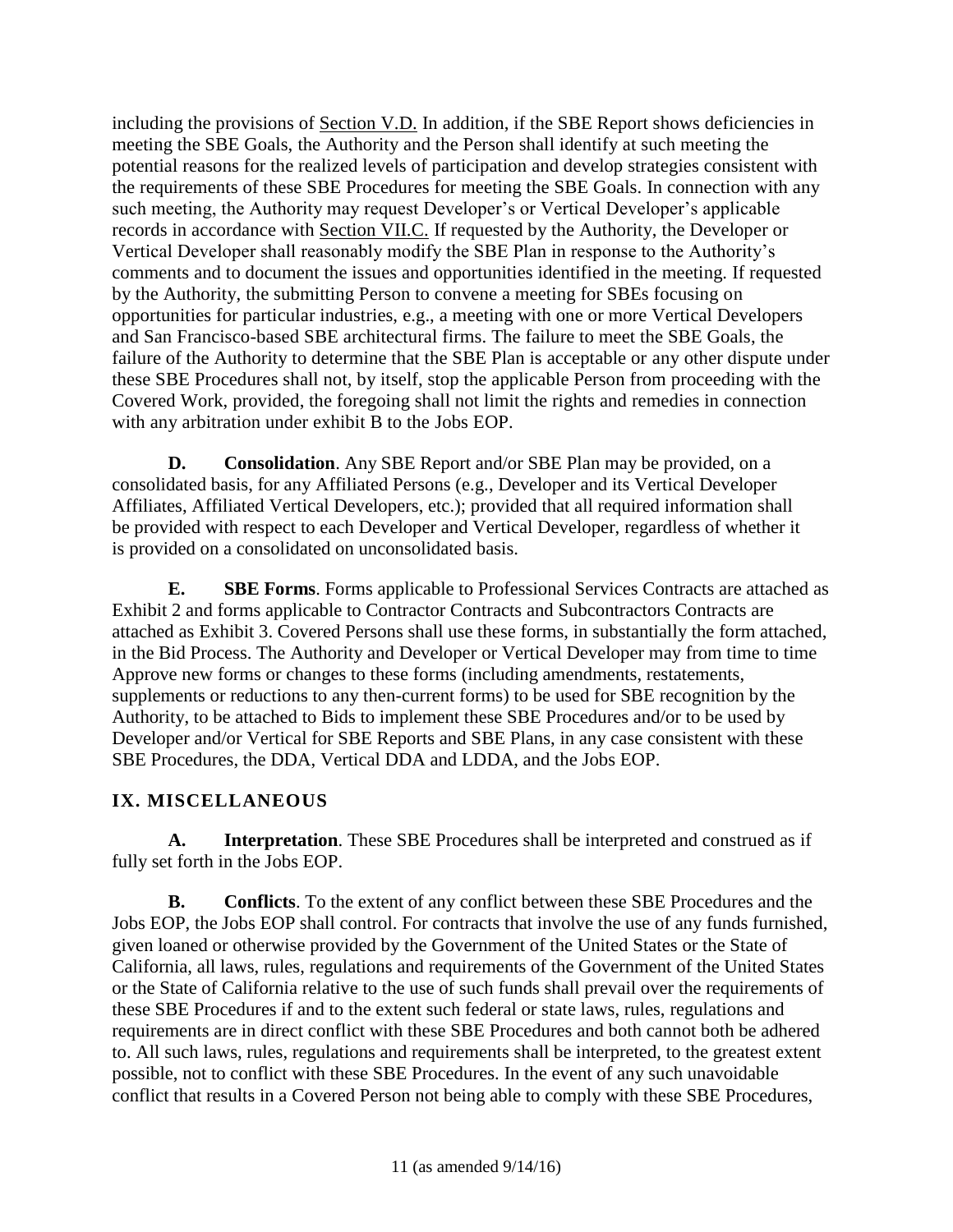the Covered Person shall promptly notify the Authority together with the basis of the conflict and supporting documentation.

**C. Waivers**. Any of these SBE Procedures may be waived by the Authority following request of a Covered Person if the Authority reasonably determines for good cause shown by such Covered Person that a specific requirement is not relevant to the particular situation, would cause undue hardship, or that an alternative approach would better meet the goals of the Jobs EOP.

**D. Severability**. The provisions of these SBE Procedures are declared to be separate and severable. The invalidity or unenforceability of one or more provisions of these SBE Procedures shall in no way affect the validity of the remainder.

**E. Breaches; Disputes**. The Authority shall have all rights and remedies under the Jobs EOP in the event of a material breach of these SBE Procedures. Disputes regarding these SBE Procedures between the Authority, on the one hand, and one or more Covered Persons, on the other hand, are subject to and shall be handled in the manner set forth in section 11 and exhibit B of the Jobs EOP. The Authority Director may review a Bid process or a Covered Contract to determine whether: (1) a SBE Bidder or potential SBE Bidder has filed a complaint of discrimination; (2) there is a significant difference between the percentages of SBEs available to perform Covered Work and the percentages of SBEs selected to perform that Covered Work; or (3) other facts and circumstances reasonably suggest that further inquiry is warranted. The Authority Director, in his or her sole discretion, shall determine whether and when to investigate the conduct of a Covered Person. Any such investigation may be conducted under the procedures in Chapter 14.B.17 (but not including any remedies or sanctions thereunder). Nothing in these SBE Procedures shall be deemed to limit the remedies that the applicable Covered Person may obtain from another Covered Person for failure to comply with these SBE Procedures pursuant to the applicable Covered Contract between such Covered Persons.

**F. Actions by Authority Director**. Unless otherwise expressly provided in these SBE Procedures or the Jobs EOP, approvals, consents or other actions by the Authority will be given by the Authority Director.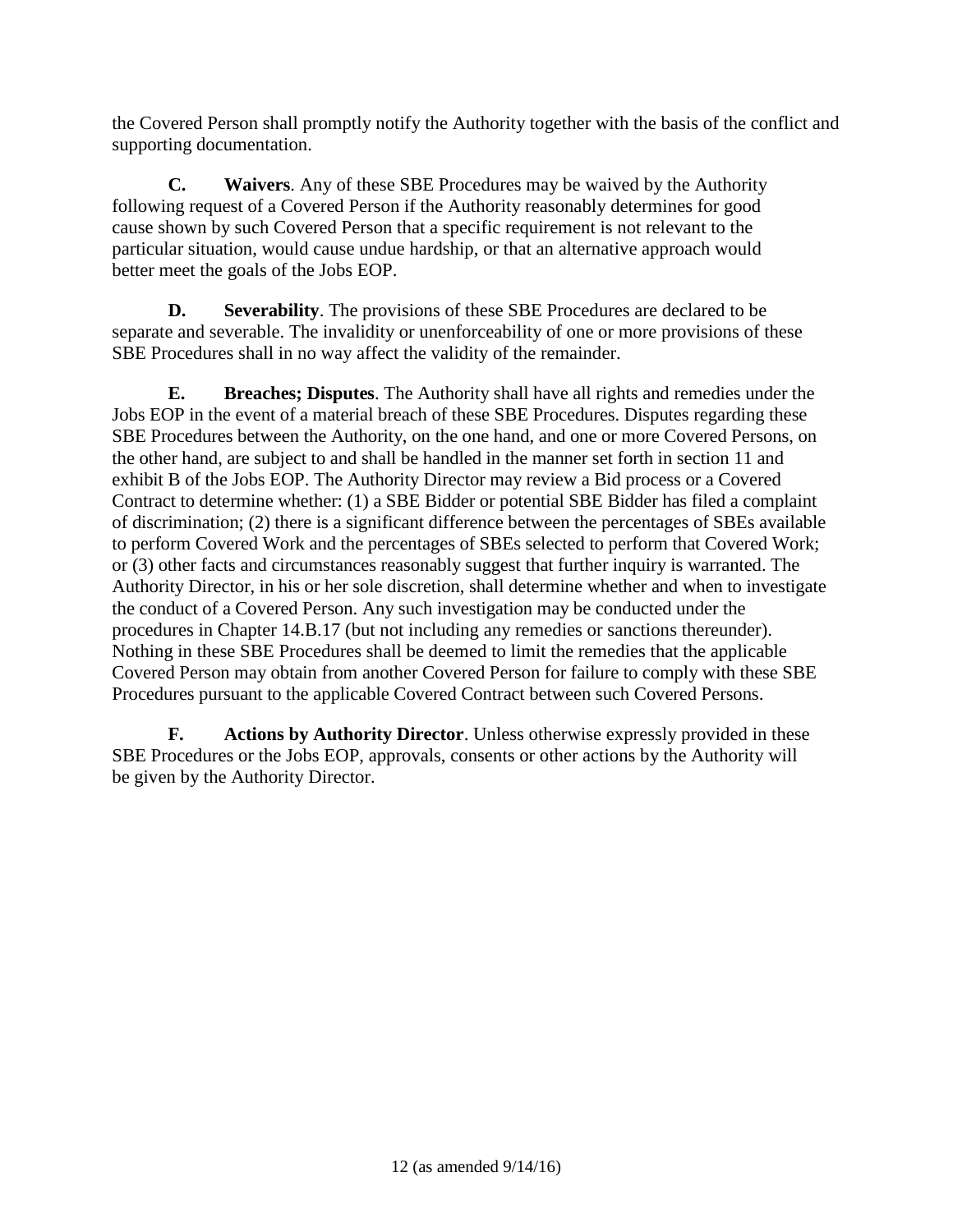# **EXHIBIT 1**

## **CRITERIA FOR RECOGNITION OF NON-SAN FRANCISCO-BASED SBEs AND OTHER PERSONS**

**A. Gross Annual Receipts Test**. The Person must have average Gross Annual Receipts shown on its three most recent tax returns or, if the Person has not been in business for three (3) years, has average Gross Annual Receipts over the number of weeks the Person has been in business multiplied by fifty-two (52), that do not exceed the following thresholds:

1. Two million five hundred thousand dollars (\$2,500,000) for a Person that will provide Professional Services under a Professional Services Contract.

2. Twenty million dollars (\$20,000,000) for a Person that will provide Construction Work under a Contractor Contract or a Subcontractor Contract.

The above thresholds shall increase in accordance with any increases in the limits in Chapter 14.B.

## **B. Certain Requirements**.

- 1. The Person must be continuously in operation.
- 2. The Person must perform a Commercially Useful Function.

3. The Person must possess a current San Francisco Business Tax Registration Certificate.

4. The Person must be Owned and Controlled by Persons who reside in the United States or its territories.

5. The Person must not be Owned or Controlled in part or in whole by a full time TIDA, OCII or other City employee.

**C. Joint Venture**. In order for a Joint Venture or an Association to be recognized as an SBE, the SBE component must perform at least thirty five percent (35%) of the task to be performed by Joint Venture or Association [and receive at least 35% of the funds to be paid to the Joint Venture or Association]. Fill out and submit Form 5 – Joint Venture/Associations Form, Exhibit 2 for Professional Service or Exhibit 3 for Contractor Service to the Authority for review and approval.

**Subcontracting**. The Authority will not recognize a Subcontractor or a Subconsultant as an SBE if it sub-contracts more than fifty percent (50%) of the amount of its Covered Contract to non-SBEs.

**Independence**. An eligible SBE shall be an independent Person. In determining whether a Person is independent, the Authority shall examine the adequacy of the Person's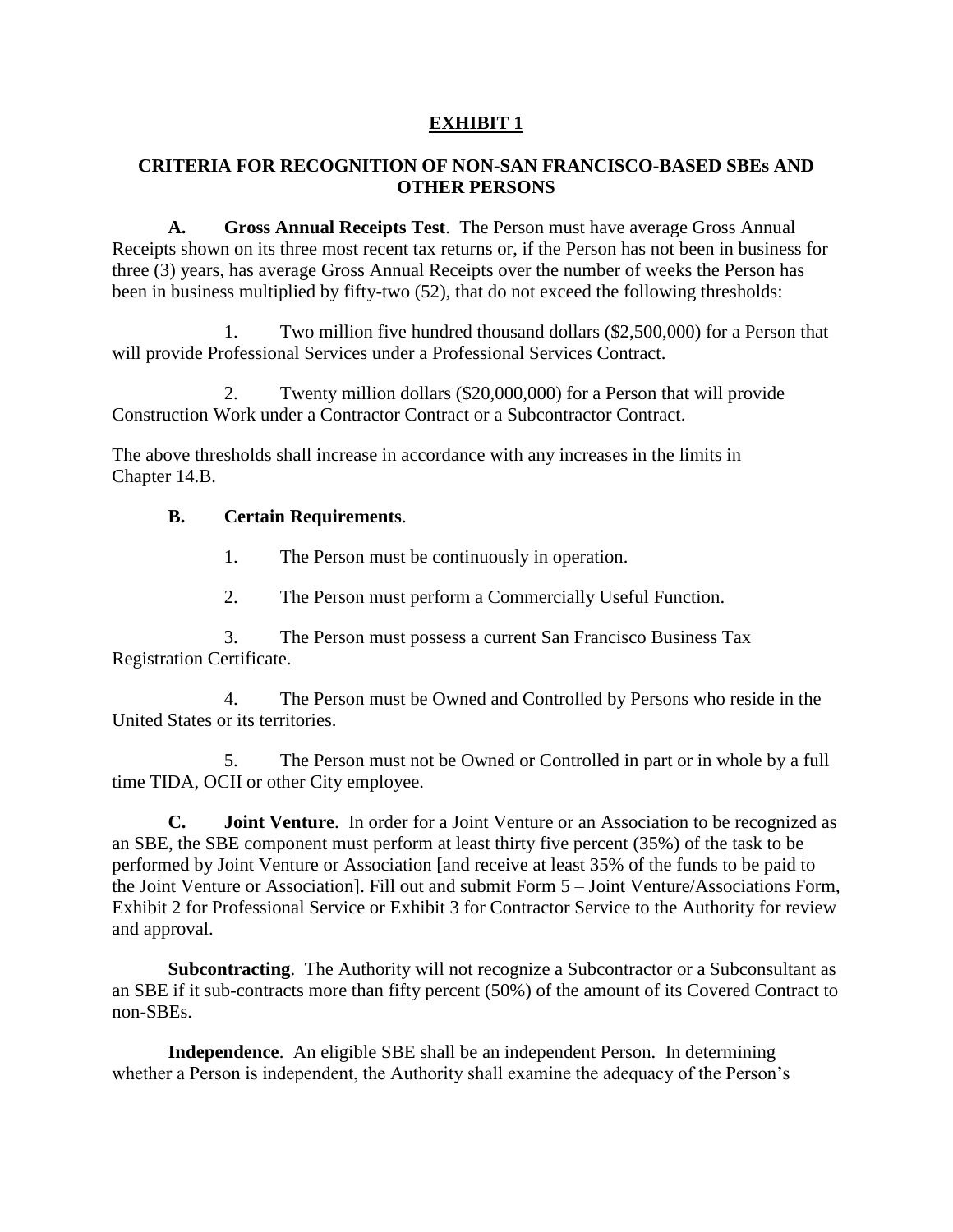resources for the scope of work under a proposed contract, its financial independence, the extent of its equipment leasing, its relationships with non-SBEs, and whether the Person:

is known in the industry or trade to be operated by a non-SBE;

is operated in tandem with a non-SBE;

has multiple licenses, some of which are affiliated with non-SBEs;

itself owns the equipment or trucks that are to be used on the job;

is listed in the telephone book, preferably in the Yellow Pages, under the class for which it is seeking Authority recognition;

is financially and operationally independent from, and operates at arm's length to, any other business; and

maintains a permanent office separate from that of its sources of vehicles, subcontractors, the general contractor or from any joint venture(s) or association(s).

**Discretion of Owner.** An SBE shall not have any formal or informal restrictions that limit the customary discretion of the owner. The owner should have the authority to perform all of the below functions:

manage either the marketing or production aspects of the Person;

be authorized to sign on all bank accounts, to draw against letters of credit, and to secure surety bonds and insurance; and

control the profit sharing, pensions or stock option plans.

**License Qualification**: At least one owner of the Person shall have valid licenses or other relevant trade or professional certifications appropriate for the type of business. A Person that owns or is employed by a non-SBE and who is used to qualify a professional business as an SBE does not meet the Authority's SBE requirements of having management and control of the business. Likewise, a Person that owns or is employed by a non-SBE and who is used to qualify a construction business who is not the Qualifying Partner, Responsible Managing Employee or Responsible Managing Officer cannot meet the Authority's SBE requirements of having management and control of the business. An owner who is recognized by the Authority for one profession, e.g., electrical engineering, cannot attribute that recognition to another profession, e.g., mechanical engineering, unless he or she is registered for more than one professional license. By extension a recognized SBE plumbing business must also be recognized to perform electrical work to be an eligible SBE electrical contractor. For businesses that do not require a license, the managing owner must have training, education and work experience in that type of business.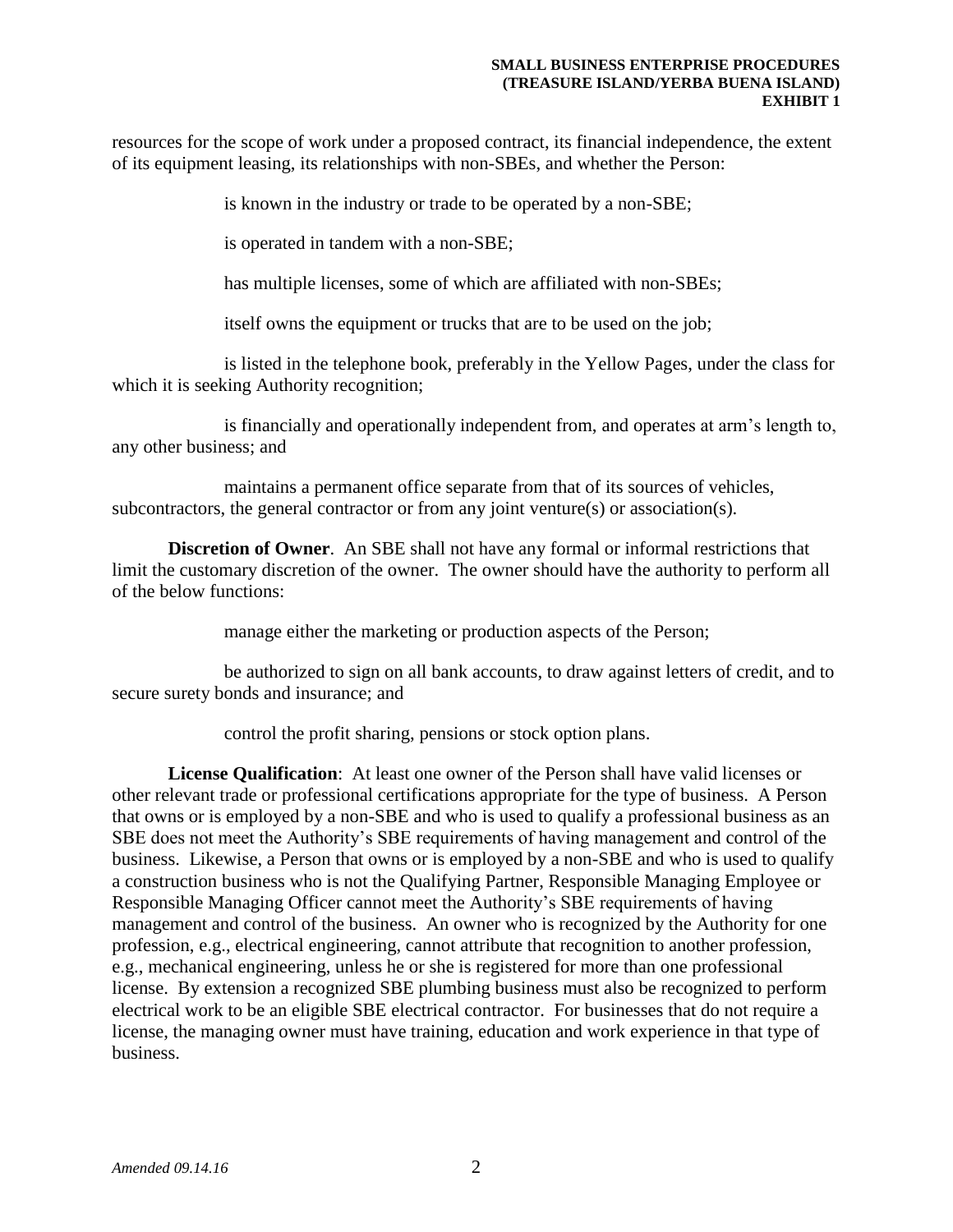**Change in Ownership**. A change in ownership of a Person will be carefully scrutinized. The following factors shall be considered:

The reason of the timing of the change in ownership of the business relative to the time that Bids are solicited;

Whether the interest of a non-disadvantaged Person conflicts with the ownership and control requirements of these SBE Procedures.

Whether an employee-owner who had previous or continuing employee-employer relationship between or among present owners has management responsibilities and capabilities.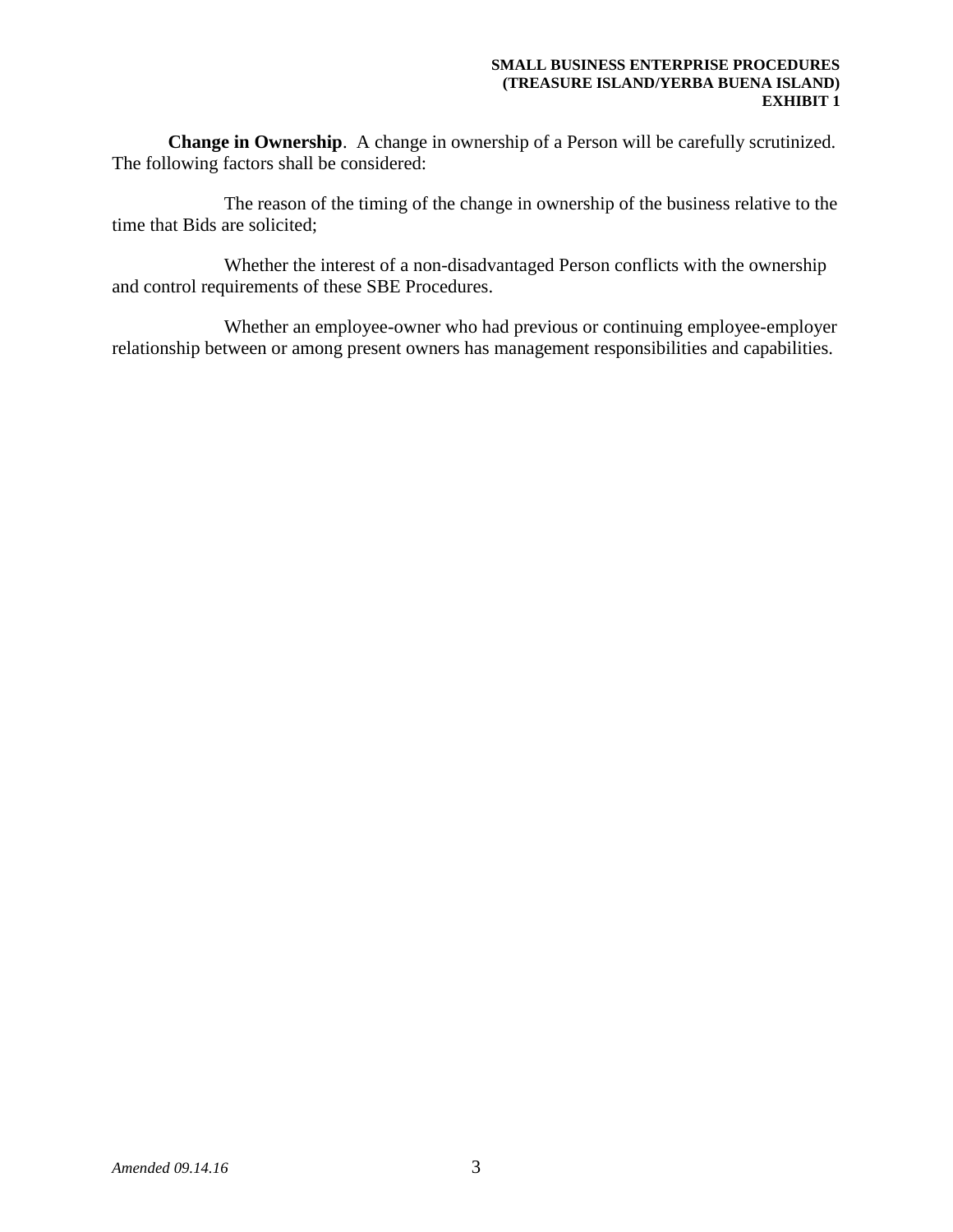#### **SMALL BUSINESS ENTERPRISE PROCEDURES (TREASURE ISLAND/YERBA BUENA ISLAND) EXHIBIT 2** *Professional Services*

### **FORM 1: COMPLIANCE AFFIDAVIT**

This Compliance Affidavit is to be included with any Bid submitted for a Covered Contract under the Small Business Enterprise Procedures (Treasure Island/Yerba Buena Island) (as amended, the "SBE Procedures"). Capitalized terms used but not defined in this Compliance Affidavit have the meanings ascribed to them in the SBE Procedures.

- 1. The undersigned Bidder hereby acknowledges its intention to comply fully with the applicable provisions of the SBE Procedures.
- 2. The undersigned Bidder hereby represents that it has or will secure San Francisco Business Tax Registration.
- 3. The undersigned Bidder hereby represents and warrants that the information contained in this Bid with respect to the SBE status of the undersigned Bidder is true and accurate in all material respects.

| <b>Signature of Owner/Authorized Representative:</b>  |  |
|-------------------------------------------------------|--|
| <b>Owner/Authorized Representative (Print)</b>        |  |
| <b>Name of Bidder (Print)</b>                         |  |
| <b>Title and Position</b>                             |  |
| <b>Address, City, ZIP</b>                             |  |
| <b>Federal Employer Identification Number (FEIN):</b> |  |
| Date:                                                 |  |
|                                                       |  |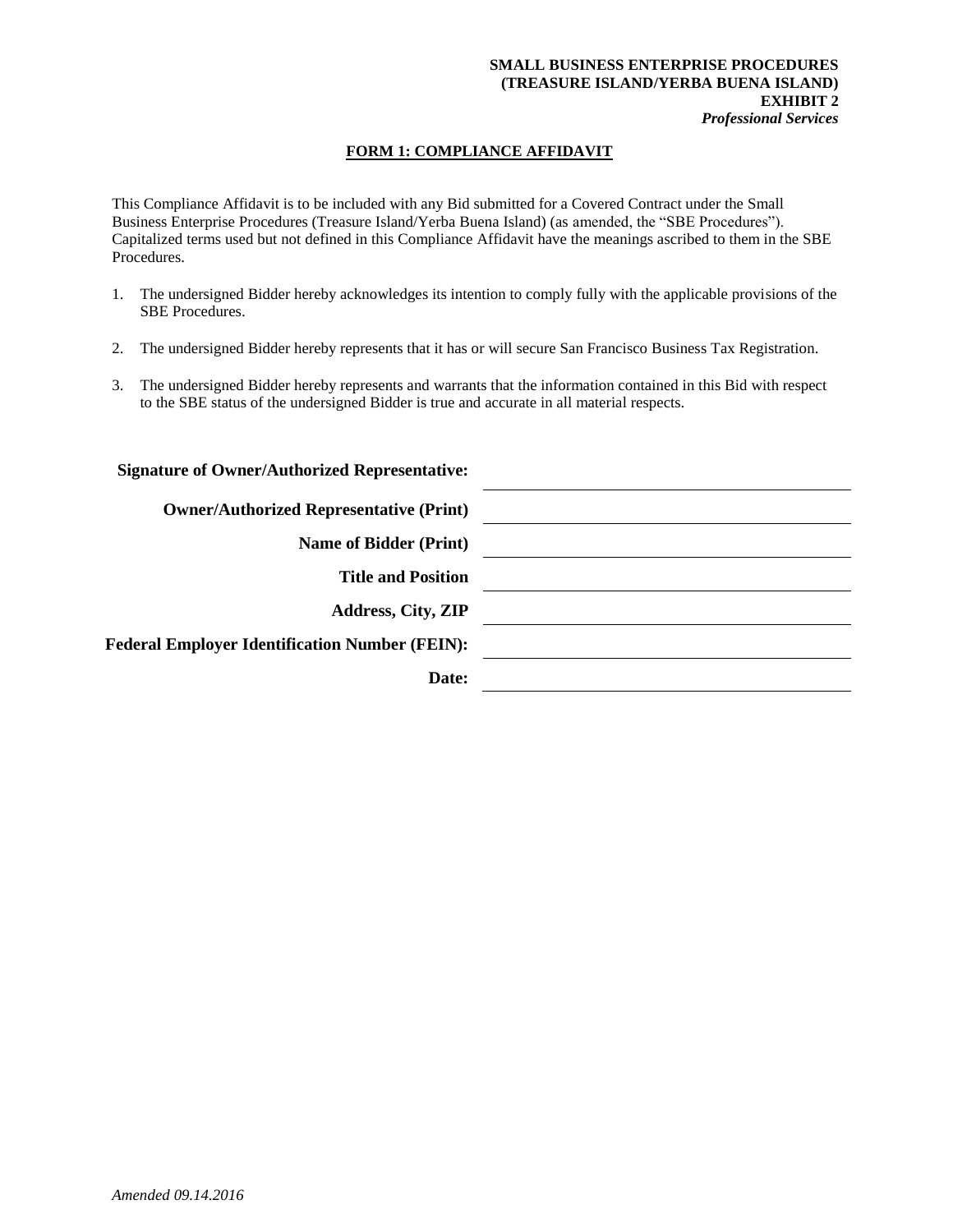#### **SMALL BUSINESS ENTERPRISE PROCEDURES (TREASURE ISLAND/YERBA BUENA ISLAND) EXHIBIT 2** *Professional Services*

#### **FORM 2: CONTRACT PARTICIPATION FORM**

This Contract Participation Form is to be included with any Bid submitted by a Bidder for a Covered Contract under the Small Business Enterprise Procedures (Treasure Island/Yerba Buena Island) (as amended, the "SBE Procedures"). Capitalized terms used but not defined in this Contract Participation Form have the meanings ascribed to them in the SBE Procedures.

Please list all anticipated Subconsultants that you anticipate will assist in performance of the Professional Services Contract, if any. Failure to submit this form with your Bid may result in your Bid being deemed non-responsive and rejected. As set forth in the SBE Procedures, only Persons meeting the definition of an SBE under the SBE Procedures as of the date that the applicable Covered Contract is executed and delivered will be counted as an SBE for calculation of SBE participation towards meeting the SBE Goals. However, if as of such date you or your Subconsultants have submitted materials to the Authority for recognition as an SBE in accordance with the SBE Procedures and such Person is thereafter so recognized, such Person will be counted as an SBE for calculation of SBE participation towards meeting the SBE Goals. Thus, if you or your Subconsultants are qualified as an SBE under the SBE Procedures but have not been so recognized or certified, please submit qualifying materials in the manner described in the SBE Procedures.

| Prime<br><b>Contract:</b> |      |                 |
|---------------------------|------|-----------------|
| Firm:                     |      |                 |
| Contact<br>Person:        |      |                 |
| E-mail:                   |      |                 |
| <b>Address:</b>           |      | <b>SBE Goal</b> |
| City, ZIP:                |      | $\frac{0}{0}$   |
| <b>Phone:</b>             | Fax: |                 |

#### **SECTION 1:**

**\* Type: Identify if Prime (P), JV partner (J) / Association partner (A), or Subconsultant (S)**

| $\chi$<br>TYPE                                                                                                                      | Firm                                                                                                                                                                                                                                                                                                                | <b>PORTION OF</b><br><b>WORK</b><br>(describe scope(s)<br>of work) | $%$ OF<br><b>WORK</b> | <b>INDICATE</b><br>SF SBE **<br><b>YES/NO</b> | <b>INDICATE</b><br><b>SBE ***</b><br><b>YES/NO</b> | <b>Identify</b><br><b>SBE</b><br><b>Certification</b><br>**** | % OF SBE<br><b>SUBWORK</b>      |
|-------------------------------------------------------------------------------------------------------------------------------------|---------------------------------------------------------------------------------------------------------------------------------------------------------------------------------------------------------------------------------------------------------------------------------------------------------------------|--------------------------------------------------------------------|-----------------------|-----------------------------------------------|----------------------------------------------------|---------------------------------------------------------------|---------------------------------|
|                                                                                                                                     |                                                                                                                                                                                                                                                                                                                     |                                                                    | $0\%$                 |                                               |                                                    |                                                               | 0 <sup>9</sup> / <sub>0</sub>   |
|                                                                                                                                     |                                                                                                                                                                                                                                                                                                                     |                                                                    | $0\%$                 |                                               |                                                    |                                                               | $0 \frac{9}{6}$                 |
|                                                                                                                                     |                                                                                                                                                                                                                                                                                                                     |                                                                    | $0\%$                 |                                               |                                                    |                                                               | $\frac{0}{0}$<br>$\overline{0}$ |
|                                                                                                                                     |                                                                                                                                                                                                                                                                                                                     |                                                                    | $0\%$                 |                                               |                                                    |                                                               | $\frac{6}{9}$<br>0              |
|                                                                                                                                     |                                                                                                                                                                                                                                                                                                                     |                                                                    | $0\%$                 |                                               |                                                    |                                                               | $0 \frac{9}{6}$                 |
|                                                                                                                                     |                                                                                                                                                                                                                                                                                                                     | Total % of Work:                                                   | 100%                  |                                               | <b>Total SBE Subconsultants %</b>                  |                                                               | $0\%$                           |
| The undersigned Bidder hereby represents and warrants that the foregoing information is true and accurate in all material respects. |                                                                                                                                                                                                                                                                                                                     |                                                                    |                       |                                               |                                                    |                                                               |                                 |
| <b>Owner/Authorized Representative (Signature):</b><br>Date:                                                                        |                                                                                                                                                                                                                                                                                                                     |                                                                    |                       |                                               |                                                    |                                                               |                                 |
| <b>Print Name and Title:</b>                                                                                                        |                                                                                                                                                                                                                                                                                                                     |                                                                    |                       |                                               |                                                    |                                                               |                                 |
| **                                                                                                                                  | San Francisco-based Small Business Enterprise; *** SBE under SBE Procedures; **** Non-San Francisco-based Small<br>Business Enterprise seeking recognition under SBE Procedures should indicate the jurisdiction of certification and submit<br>qualifying materials in the manner described in the SBE Procedures. |                                                                    |                       |                                               |                                                    |                                                               |                                 |

#### **Print Name and Title:**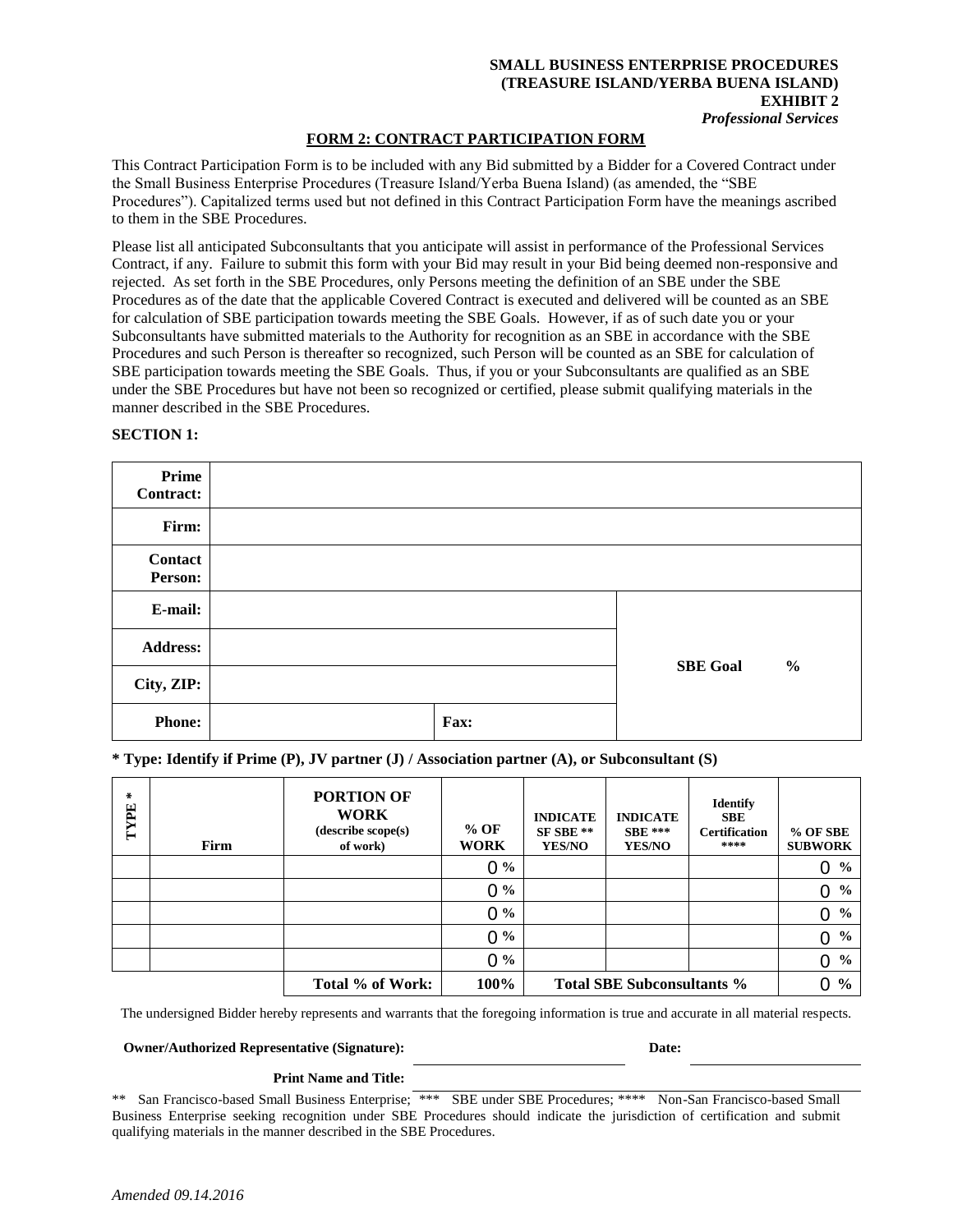### **SECTION 2: Prime Proposer, Joint Venture / Association Partners and Subconsultant Information**

Provide information for each firm listed in Section 1 of this form. Firms that have previously worked on City contracts may already have a vendor number. Use additional sheets if necessary.

| <b>FIRM NAME:</b> | <b>VENDOR#:</b>     |  |  |
|-------------------|---------------------|--|--|
|                   |                     |  |  |
| <b>ADDRESS:</b>   | <b>FEDERAL ID#:</b> |  |  |
| CITY, ST, ZIP:    | <b>PHONE:</b>       |  |  |
| <b>SERVICE:</b>   | FAX:                |  |  |
| <b>FIRM NAME:</b> | <b>VENDOR#:</b>     |  |  |
| <b>ADDRESS:</b>   | <b>FEDERAL ID#:</b> |  |  |
| CITY, ST, ZIP:    | <b>PHONE:</b>       |  |  |
| <b>SERVICE:</b>   | FAX:                |  |  |
| <b>FIRM NAME:</b> | <b>VENDOR#:</b>     |  |  |
| <b>ADDRESS:</b>   | <b>FEDERAL ID#:</b> |  |  |
| CITY, ST, ZIP:    | PHONE:              |  |  |
| <b>SERVICE:</b>   | FAX:                |  |  |
|                   |                     |  |  |
| <b>FIRM NAME:</b> | <b>VENDOR#:</b>     |  |  |
| <b>ADDRESS:</b>   | <b>FEDERAL ID#:</b> |  |  |
| CITY, ST, ZIP:    | <b>PHONE:</b>       |  |  |
| <b>SERVICE:</b>   | FAX:                |  |  |
|                   |                     |  |  |
| <b>FIRM NAME:</b> | <b>VENDOR#:</b>     |  |  |
| <b>ADDRESS:</b>   | <b>FEDERAL ID#:</b> |  |  |
| CITY, ST, ZIP:    | <b>PHONE:</b>       |  |  |
| <b>SERVICE:</b>   | FAX:                |  |  |
| <b>FIRM NAME:</b> | <b>VENDOR#:</b>     |  |  |
| <b>ADDRESS:</b>   | <b>FEDERAL ID#:</b> |  |  |
| CITY, ST, ZIP:    | PHONE:              |  |  |
| <b>SERVICE:</b>   | FAX:                |  |  |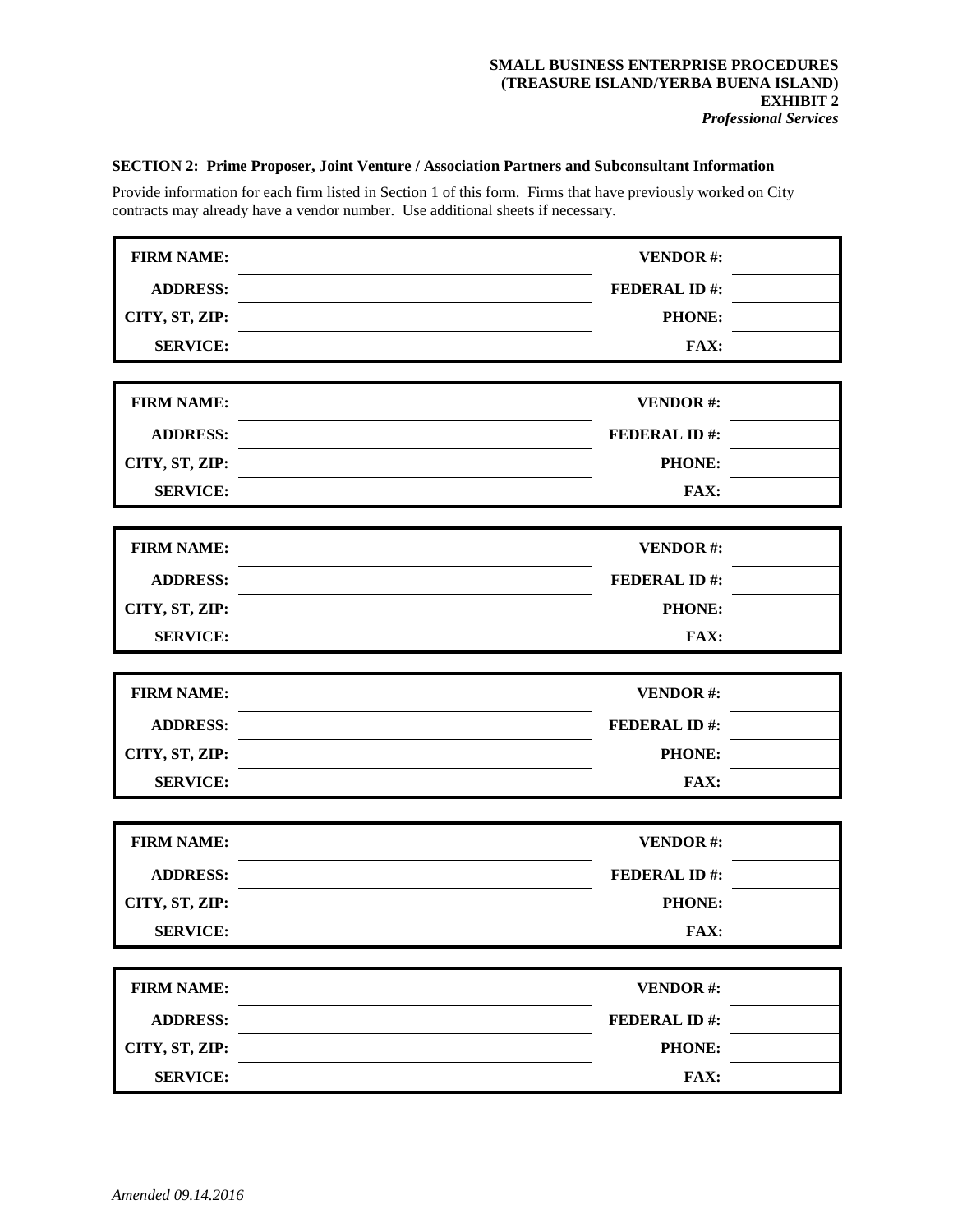#### **FORM 3: SBE GOAL MEASUREMENT**

This SBE Goal Measurement is to be provided by a Consultant or Subconsultant with its monthly progress payment request and upon final payment for the applicable Covered Contract under the Small Business Enterprise Procedures (Treasure Island/Yerba Buena Island) (as amended, the "SBE Procedures"). Capitalized terms used but not defined in this SBE Goal Measurement have the meanings ascribed to them in the SBE Procedures.

**For column "A", list the prime Consultant, each joint venture/associate partner and ALL Subconsultants including 2nd and 3rd tier Subconsultants. Make copies if more space is needed**. Prime Consultant must retain copies of all the prime and subconsultant invoices supporting the information tabulated for this form. Information related to the Covered Contract must be retained and provided to the Authority in accordance with Section VII.C of the SBE Procedures.

**Identify SBE Goal of this contract: %**

**A B C D E F G H Amount Invoiced to Date Amount Invoiced to Date** Date +/- Modifications Percent Complete to Date **Amount of**<br>**Modifications to Date Date +/ Modifications Amount Invoiced this Percent Complete to Date Modifications to Date** Amount Invoiced this **Covered Contract to**   $\overline{\bf a}$ **Covered Contract to Covered Contract at Name of Firm. Reporting Period Reporting Period Total Amount of Total Amount of D)** Dollar Value of **Dollar Value of**  Covered Contract Time of Award **Time of Award List prime Consultant, including each JV/Association partner, and all (C + D) or (C (G÷E) Subconsultants. Service Performed Indicate if the firm is a San Francisco SBE or Other SBE % % % % % % %** San Francisco SBE Professional Fees **%** Other (Non-SF) SBE Professional Fees **% All SBE Professional Fees Sub-Totals %** Non-SBE Professional Fees Sub-Totals **% SBE & Non-SBE Professional Fees Totals % Reimbursable Expenses % CONTRACT TOTALS %**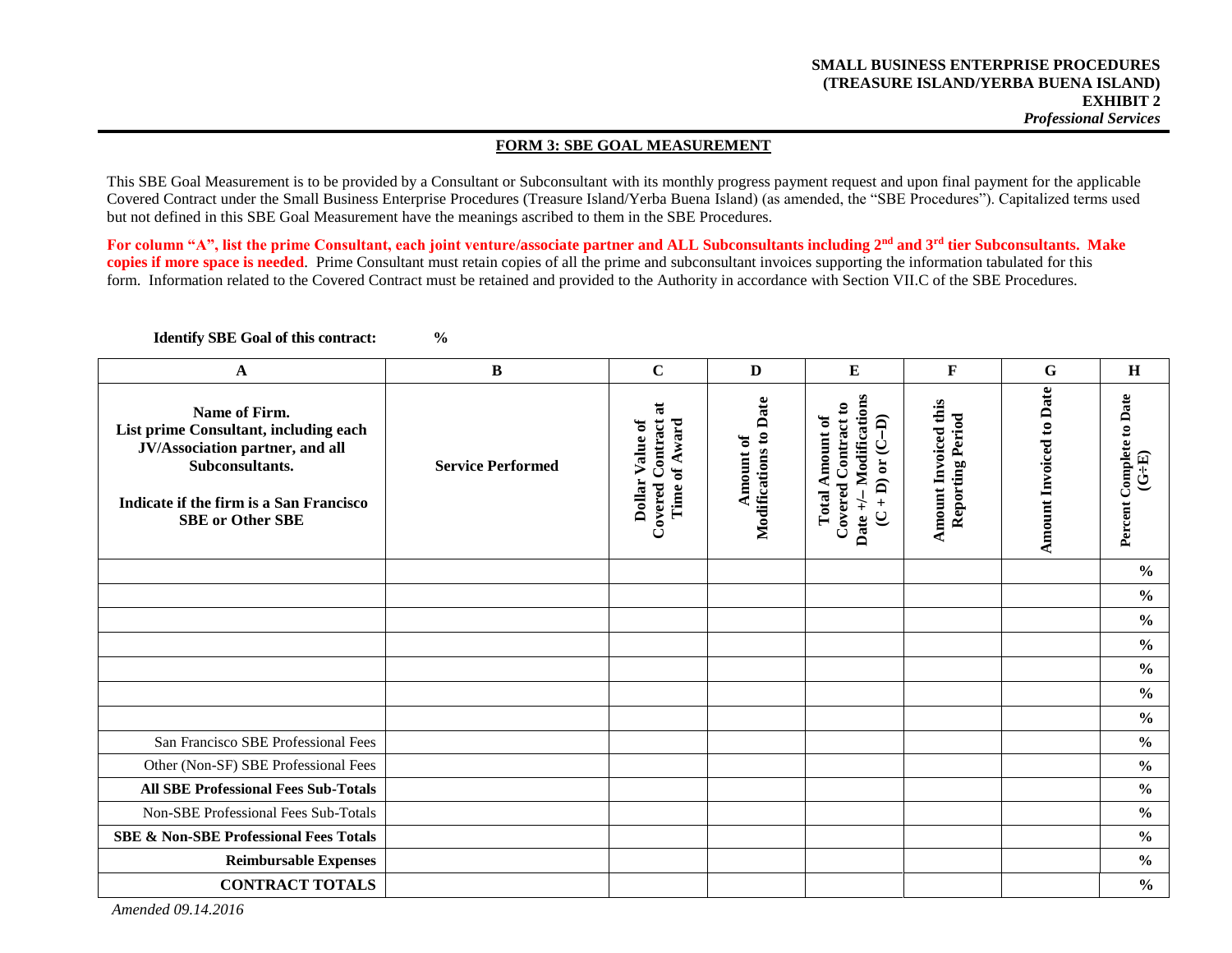*Professional Services*

#### **FORM 4: EXIT REPORT**

This Exit Report is to be provided by a Consultant to Developer or Vertical Developer with the final payment request for a Covered Contract under the Small Business Enterprise Procedures (Treasure Island/Yerba Buena Island) (as amended, the "SBE Procedures"). Capitalized terms used but not defined in this Exit Report have the meanings ascribed to them in the SBE Procedures.

Consultant must complete Sections 1 and 4 for each SBE Subconsultant and all SBEs must complete and sign Sections 2 and 3 of this form at that time.

### **TRANSMITTAL**

| TO:                       | [Developer/Vertical Developer] | COPY:                    |  |
|---------------------------|--------------------------------|--------------------------|--|
| <b>FROM</b> (Consultant): |                                | <b>Date Transmitted:</b> |  |

 $\Box$ **SECTION 1: Please check this box if there are no SBE Subconsultants for this Covered Contract:**

| <b>Reporting Date:</b>                                                                | <b>Contract Name:</b>           |    |
|---------------------------------------------------------------------------------------|---------------------------------|----|
| Name of SBE:                                                                          | <b>Portion of Work (Trade):</b> |    |
| <b>Original Dollar Value of SBE Covered Contract:</b>                                 |                                 | \$ |
| Dollar Value of SBE Change Orders, Amendments, Modifications to SBE Covered Contract: |                                 | \$ |
| <b>Final Dollar Value of SBE Covered Contract:</b>                                    |                                 | \$ |
| <b>Dollar Value of Progress Payments Paid to Date:</b>                                |                                 | \$ |
| Remaining Dollar Value including all Change Orders, Amendments and Modifications      |                                 | \$ |

**SECTION 2: Please check one:** 

**I did NOT subcontract out ANY portion of our work to a Subconsultant.** 

**I DID subcontract out our work to:** 

| Name of<br>Subconsultant: | Amount<br>Subcontracted: |  |
|---------------------------|--------------------------|--|
| Name of<br>Subconsultant: | Amount<br>Subcontracted: |  |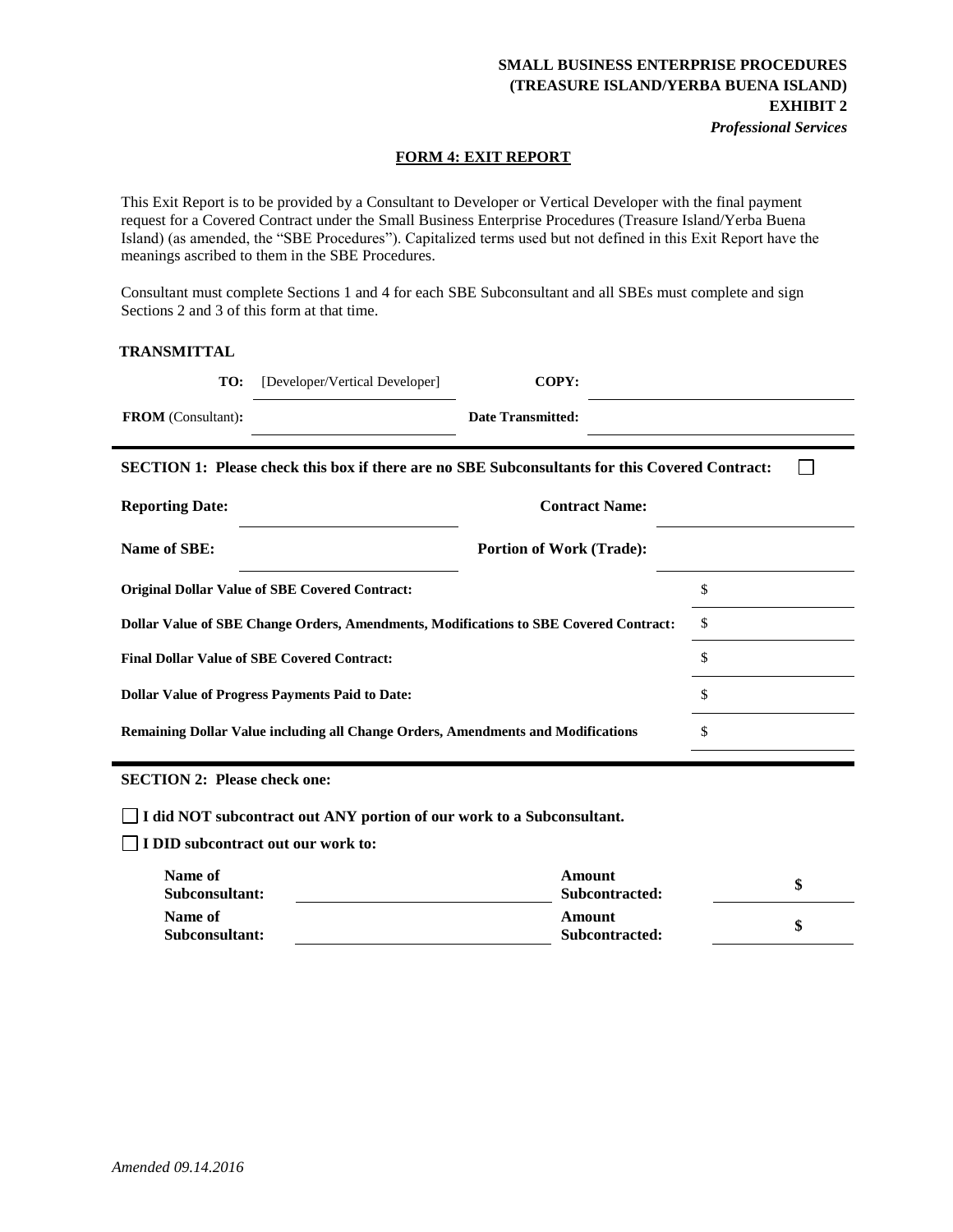**SECTION 3:** 

**To be signed by the SBE Subconsultant:**

 **I agree I disagree**

**Explanation by SBE if it is in disagreement with the above explanation, or with the information on this form. SBE must complete this section within 5 business days after it has received it from the Consultant. It is the SBE's responsibility to address any discrepancies within 5 business days concerning the final amount owed. If the SBE fails to submit the form within 5 business days, the Consultant will note this on the form and submit the form as is with the final progress payment:**

**Owner/Authorized Representative (Signature) Name and Title (Print)**

**Firm Name Date Date Telephone Date** 

#### **SECTION 4:**

If this form is submitted without the SBE's signature, the Consultant must enclose verification of delivery of this form to the Subconsultant.

The undersigned Consultant hereby represents and warrants that **the information contained in Section 1 of this form is complete and that the tabulated amounts paid to date are accurate and correct, in each case in all material respects.**

**Owner/Authorized Representative (Signature)**

**Name and Title (Print)**

**Consultant**

**Telephone Date**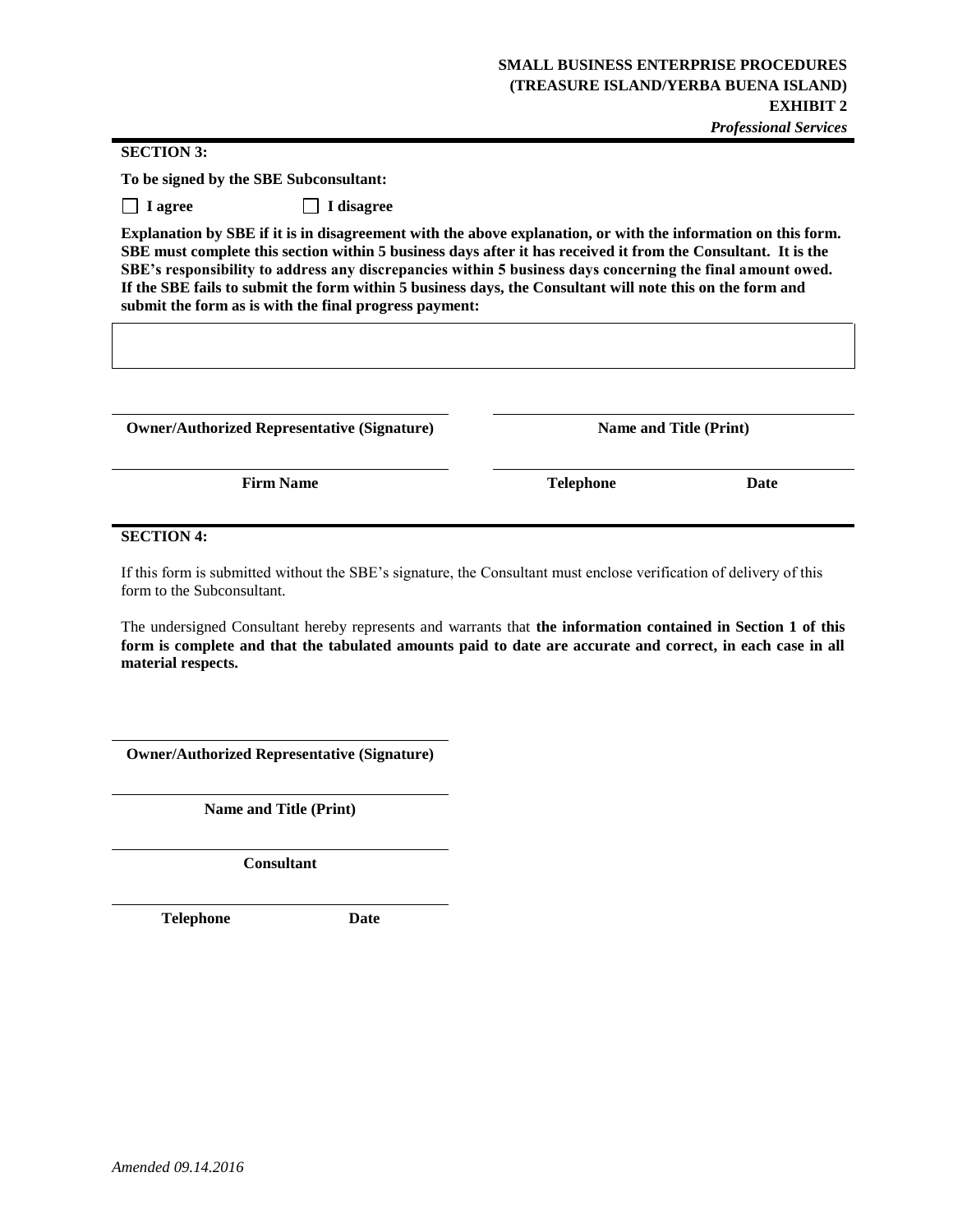*Professional Services*

### **FORM 5: JOINT VENTURE / ASSOCIATION FORM**

This Joint Venture / Association Form is to be included with any Bid where the Bidder proposes a Joint Venture / Association partnership with a SBE for a Covered Contract under the Small Business Enterprise Procedures (Treasure Island / Yerba Buena Island) (as amended, the "SBE Procedures"). Capitalized terms used but not defined in this Joint Venture / Association Form have the meanings ascribed to them in the SBE Procedures.

The Joint Venture / Associate partners must submit a joint venture / association agreement and management plan with the Bid. All work must be accounted for, including Subconsulting work.

#### **SECTION 1. GENERAL INFORMATION**

**Name of Contract or Project:**

**Name of all JV / Association partners: (Check SBE if applicable)**

| <b>SBE</b> |  |
|------------|--|
|            |  |
|            |  |
|            |  |

**Attach a copy of Joint Venture / Association Agreement and Management plans.** 

**The management plan must include the following information:** 

**Describe in detail how decisions will be made for work distribution and compliance of SBE Joint Venture / Association participation.** 

**Provide each Joint Venture / Association partner's specific duties and responsibilities (include organizational chart)** 

**Identify the location of Joint Venture / Association Office.** 

**Provide in detail how decision will be made for work distribution to SBE Subconsultants.** 

**Submit copies of bank signature cards with authorized names, titles, and address/city of the bank (required after award of contract.)** 

**Calculation of the Joint Venture / Association** 

**If the Joint Venture / Association partners are dividing the work according to a different formula than that described below, please contact Authority staff and describe the arrangement in detail prior to submittal of proposal.** 

**Joint Venture / Association partners are encouraged to meet with the Authority regarding their joint venture prior to submitting their Bid.** 

**Step 1. Calculate total JV / Association partner tasks.**

| <b>Total Contract Tasks</b>                                       | 100% |
|-------------------------------------------------------------------|------|
| <b>Percentage of Total Work to be Performed by Subconsultants</b> | በ%   |
| <b>Percentage of JV/Association partner tasks</b>                 | በ%   |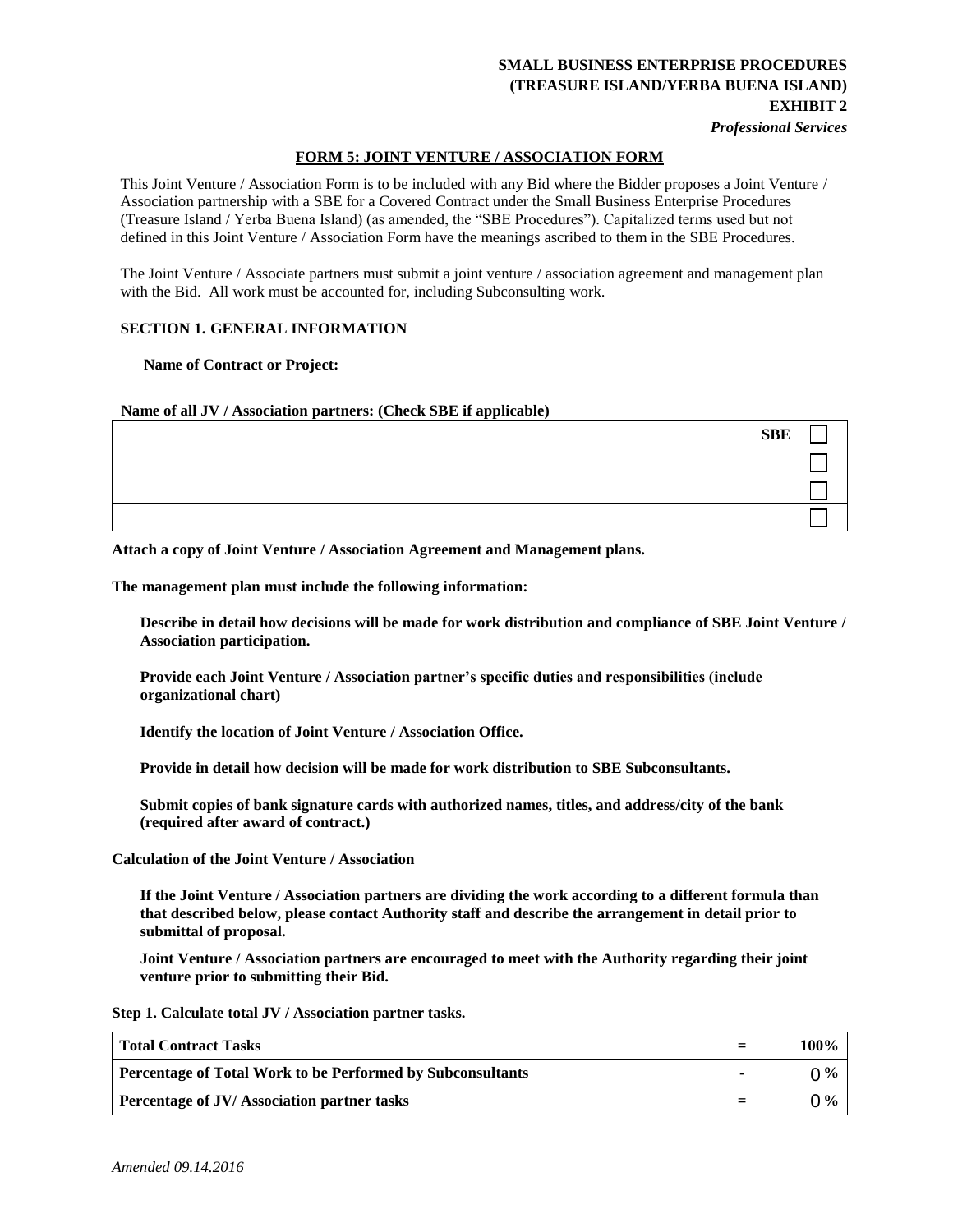*Professional Services*

|                                                                                         | A                                                                                     | B                                                                   | $\mathbf C$                                                            |
|-----------------------------------------------------------------------------------------|---------------------------------------------------------------------------------------|---------------------------------------------------------------------|------------------------------------------------------------------------|
| Description of JV / Association partner Scopes of<br>Work<br>(Specific details of work) | <b>JV/Association</b><br>Partners' Work<br>as a % of the<br>total Covered<br>Contract | % of Task by<br>Non-SBE JV/<br><b>Association</b><br><b>Partner</b> | % of Task by<br><b>SBE JV/</b><br><b>Association</b><br><b>Partner</b> |
|                                                                                         | $\frac{0}{0}$                                                                         | $\frac{6}{9}$                                                       | $\%$                                                                   |
|                                                                                         | $\Omega$                                                                              | $\overline{0}$                                                      | 0                                                                      |
|                                                                                         | $\frac{6}{6}$                                                                         | 0                                                                   | $\overline{0}$                                                         |
|                                                                                         | 0                                                                                     | $\frac{0}{0}$                                                       | $\frac{6}{6}$                                                          |
|                                                                                         | $\frac{6}{6}$                                                                         | $\Omega$                                                            | $\%$                                                                   |
|                                                                                         | 0                                                                                     | $\frac{0}{0}$                                                       | $\mathbf 0$                                                            |
|                                                                                         | 0                                                                                     | 0                                                                   | $\overline{0}$                                                         |
|                                                                                         | $\frac{0}{0}$                                                                         | $\frac{0}{0}$                                                       | $\frac{6}{6}$                                                          |
|                                                                                         | $0\%$                                                                                 | $\overline{0}$<br>$\frac{0}{0}$                                     | $\mathbf 0$<br>$\frac{0}{0}$                                           |
| <b>TOTAL JV / Association %</b>                                                         | $\frac{6}{9}$                                                                         | 0                                                                   | 0                                                                      |
|                                                                                         | 0                                                                                     | $\frac{6}{6}$                                                       | $\frac{6}{9}$                                                          |

**Step 2. Calculate SBE JV / Association partner tasks:**

**Step 3. Calculate SBE JV/Association partner work as a percentage of the total JV/Association partner work.** 

| <b>Total JV / Association Partner %</b> |  |  | Total JV / Association % |  |  | $\mathbf{O}_{\mathbf{O}}$ |
|-----------------------------------------|--|--|--------------------------|--|--|---------------------------|
|-----------------------------------------|--|--|--------------------------|--|--|---------------------------|

### **JOINT VENTURE / ASSOCIATION PARTNERS MUST SIGN THIS FORM**

|                  | <b>Owner/Authorized Representative (Signature)</b> | <b>Owner/Authorized Representative (Signature)</b> |      |  |
|------------------|----------------------------------------------------|----------------------------------------------------|------|--|
|                  | <b>Name and Title (Print)</b>                      | <b>Name and Title (Print)</b>                      |      |  |
|                  | <b>Firm Name</b>                                   | <b>Firm Name</b>                                   |      |  |
| <b>Telephone</b> | Date                                               | <b>Telephone</b>                                   | Date |  |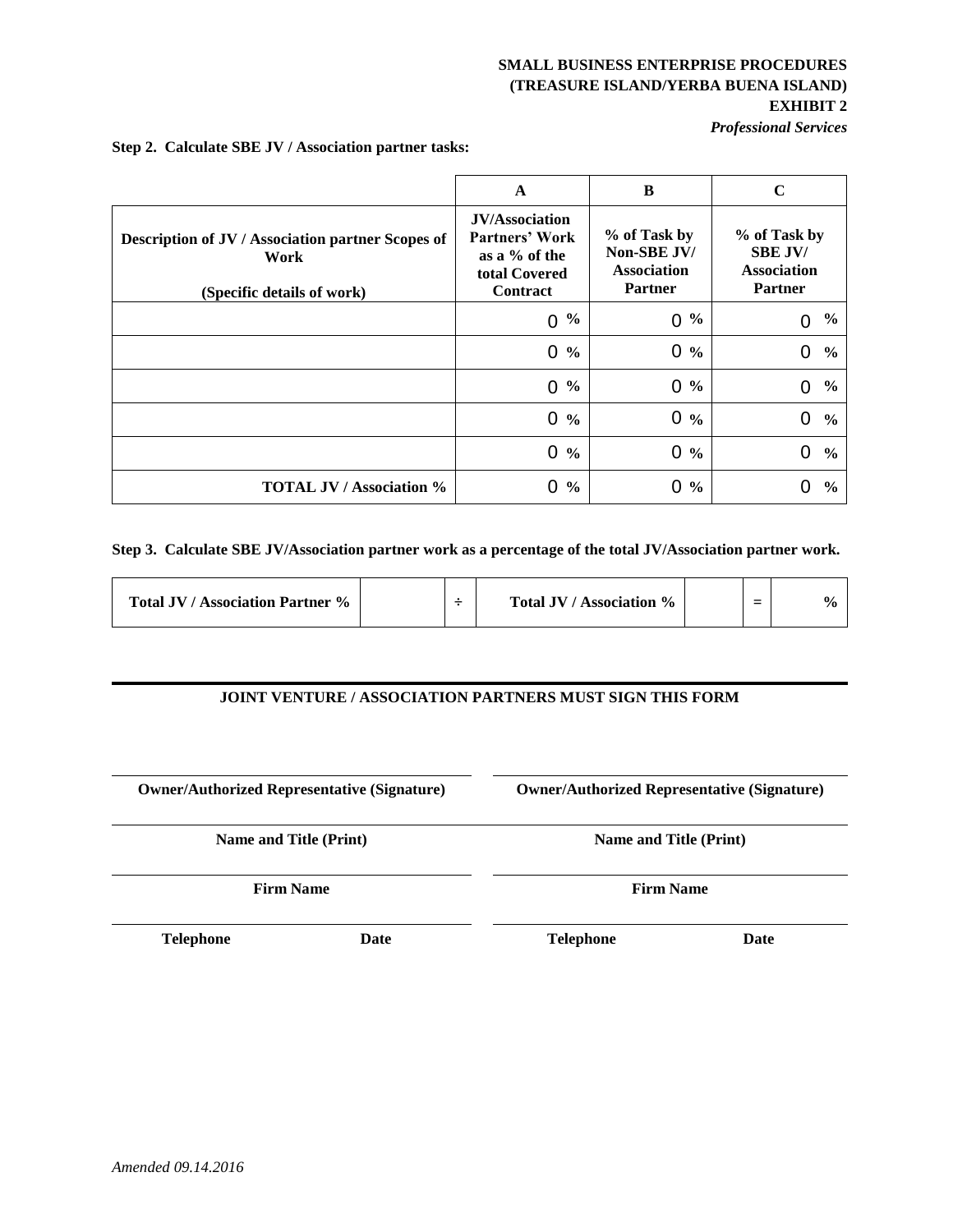### **SMALL BUSINESS ENTERPRISE PROCEDURES (TREASURE ISLAND/YERBA BUENA ISLAND) EXHIBIT 3** *Construction Work*

### **FORM 1: COMPLIANCE AFFIDAVIT**

This Compliance Affidavit is to be included with any Bid submitted for a Covered Contract under the Small Business Enterprise Procedures (Treasure Island/Yerba Buena Island) (as amended, the "SBE Procedures"). Capitalized terms used but not defined in this Compliance Affidavit have the meanings ascribed to them in the SBE Procedures.

- 1. The undersigned Bidder hereby acknowledges its intention to comply fully with the applicable provisions of the SBE Procedures.
- 2. The undersigned Bidder hereby represents that it has or will secure San Francisco Business Tax Registration.
- 3. The undersigned Bidder hereby represents and warrants that the information contained in this Bid with respect to the SBE status of the undersigned Bidder is true and accurate in all material respects.

| <b>Signature of Owner/Authorized Representative:</b>  |  |
|-------------------------------------------------------|--|
| <b>Owner/Authorized Representative (Print)</b>        |  |
| <b>Name of Bidder (Print)</b>                         |  |
| <b>Title and Position</b>                             |  |
| <b>Address, City, ZIP</b>                             |  |
| <b>Federal Employer Identification Number (FEIN):</b> |  |
| Date:                                                 |  |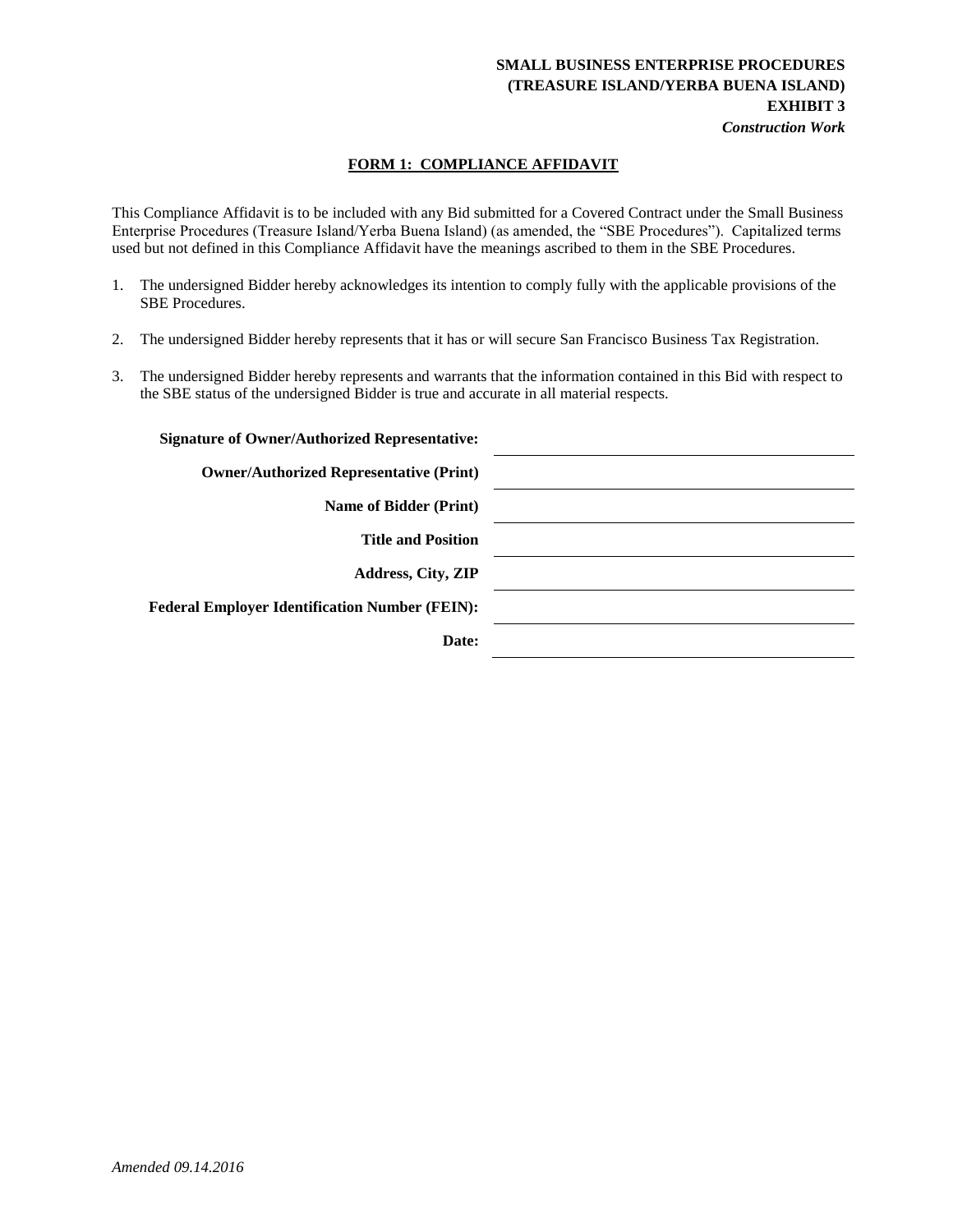### **SMALL BUSINESS ENTERPRISE PROCEDURES (TREASURE ISLAND/YERBA BUENA ISLAND) EXHIBIT 3** *Construction Work*

### **FORM 2: CONTRACT PARTICIPATION FORM**

This Contract Participation Form is to be included with any Bid submitted by a Bidder for a Subcontractor Contract under the Small Business Enterprise Procedures (Treasure Island/Yerba Buena Island) (as amended, the "SBE Procedures"). Capitalized terms used but not defined in this Contract Participation Form have the meanings ascribed to them in the SBE Procedures.

Please list all anticipated Subcontractors that you anticipate will assist in performance of the Subcontractor Contract, if any. Failure to submit this form with your Bid may result in your Bid being deemed non-responsive and rejected. As set forth in the SBE Procedures, only Persons meeting the definition of an SBE under the SBE Procedures as of the date that the applicable Covered Contract is executed and delivered will be counted as an SBE for calculation of SBE participation towards meeting the SBE Goals. However, if as of such date you or your Subcontractors have submitted materials to the Authority for recognition as an SBE in accordance with the SBE Procedures and such Person is thereafter so recognized, such Person will be counted as an SBE for calculation of SBE participation towards meeting the SBE Goals. Thus, if you or your Subcontractors are qualified as an SBE under the SBE Procedures but have not been so recognized or certified, please submit qualifying materials in the manner described in the SBE Procedures.

| Prime<br><b>Contract:</b> |      |                 |               |
|---------------------------|------|-----------------|---------------|
| Firm:                     |      |                 |               |
| Contact<br>Person:        |      |                 |               |
| E-mail:                   |      |                 |               |
| <b>Address:</b>           |      | <b>SBE Goal</b> |               |
| City/ZIP:                 |      |                 | $\frac{0}{0}$ |
| <b>Phone:</b>             | Fax: |                 |               |

### **SECTION 1:**

**\* Type: Identify if Prime (P), JV partner (J) / Association partner (A), or Subcontractors (S)**

| $\chi$<br>TYPE | Firm | <b>PORTION OF</b><br><b>WORK</b><br>(describe scope(s)<br>of work) | $%$ OF<br><b>WORK</b> | <b>INDICATE</b><br>SF SBE **<br><b>YES/NO</b> | <b>INDICATE</b><br>$SBE***$<br><b>YES/NO</b> | <b>Identify</b><br><b>SBE</b><br><b>Certification</b><br>**** | % OF SBE<br><b>SUBWORK</b>    |
|----------------|------|--------------------------------------------------------------------|-----------------------|-----------------------------------------------|----------------------------------------------|---------------------------------------------------------------|-------------------------------|
|                |      |                                                                    | 0<br>$\frac{6}{6}$    |                                               |                                              |                                                               | $0\%$                         |
|                |      |                                                                    | $\frac{6}{6}$<br>0    |                                               |                                              |                                                               | $0\%$                         |
|                |      |                                                                    | $\frac{6}{10}$<br>0   |                                               |                                              |                                                               | $0 \frac{9}{6}$               |
|                |      |                                                                    | $\frac{6}{6}$<br>0    |                                               |                                              |                                                               | 0 <sup>9</sup> / <sub>0</sub> |
|                |      |                                                                    | $0\%$                 |                                               |                                              |                                                               | $0\%$                         |
|                |      | Total % of Work:                                                   | 100%                  |                                               | <b>Total SBE Subcontractors %</b>            |                                                               | $0\%$                         |

The undersigned Bidder hereby represents and warrants that the foregoing information is true and accurate in all material respects.

**Owner/Authorized Representative (Signature): Date:**

#### **Print Name and Title:**

\*\* San Francisco-based Small Business Enterprise; \*\*\* SBE under SBE Procedures; \*\*\*\* Non-San Francisco-based Small Business Enterprise seeking recognition under SBE Procedures should indicate the jurisdiction of certification and submit qualifying materials in the manner described in the SBE Procedures.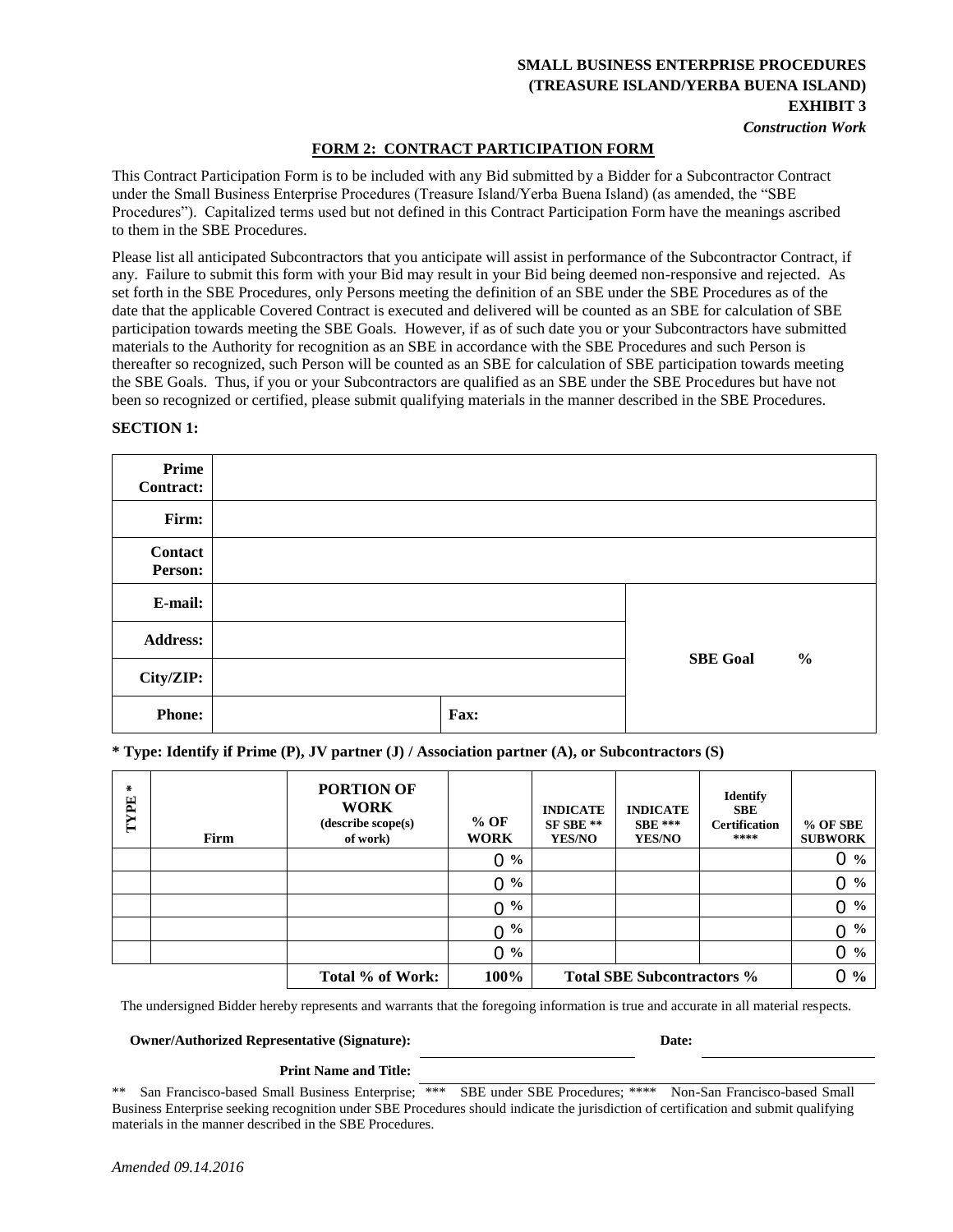*Construction Work* 

### **SECTION 2: Prime Proposer, Joint Venture/Association Partners and Subcontractors Information**

Provide information for each firm listed in Section 1 of this form. Firms that have previously worked on City contracts may already have a vendor number. Use additional sheets if necessary.

| <b>FIRM NAME:</b> | <b>VENDOR#:</b>     |  |
|-------------------|---------------------|--|
| <b>ADDRESS:</b>   | <b>FEDERAL ID#:</b> |  |
| CITY, ST, ZIP:    | PHONE:              |  |
| <b>SERVICE:</b>   | FAX:                |  |
|                   |                     |  |
| <b>FIRM NAME:</b> | <b>VENDOR#:</b>     |  |
| <b>ADDRESS:</b>   | <b>FEDERAL ID#:</b> |  |
| CITY, ST, ZIP:    | <b>PHONE:</b>       |  |
| <b>SERVICE:</b>   | FAX:                |  |
| <b>FIRM NAME:</b> | <b>VENDOR#:</b>     |  |
| <b>ADDRESS:</b>   | <b>FEDERAL ID#:</b> |  |
| CITY, ST, ZIP:    | PHONE:              |  |
| <b>SERVICE:</b>   | FAX:                |  |
|                   |                     |  |
| <b>FIRM NAME:</b> | <b>VENDOR#:</b>     |  |
| <b>ADDRESS:</b>   | <b>FEDERAL ID#:</b> |  |
| CITY, ST, ZIP:    | <b>PHONE:</b>       |  |
| <b>SERVICE:</b>   | FAX:                |  |
|                   |                     |  |
| <b>FIRM NAME:</b> | <b>VENDOR#:</b>     |  |
| <b>ADDRESS:</b>   | <b>FEDERAL ID#:</b> |  |
| CITY, ST, ZIP:    | PHONE:              |  |
| <b>SERVICE:</b>   | FAX:                |  |
| <b>FIRM NAME:</b> | <b>VENDOR#:</b>     |  |
| <b>ADDRESS:</b>   | <b>FEDERAL ID#:</b> |  |
| CITY, ST, ZIP:    | PHONE:              |  |
|                   |                     |  |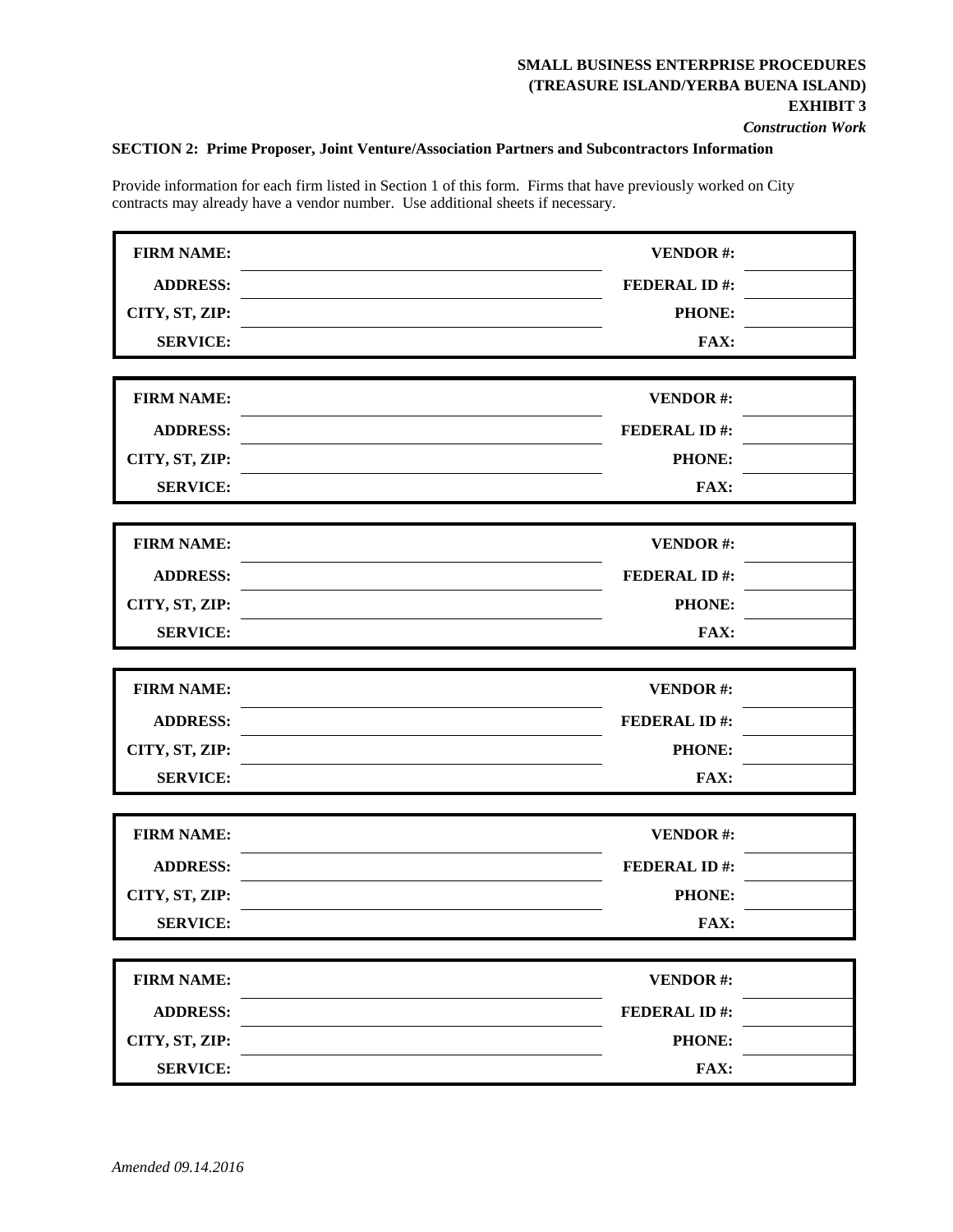#### **FORM 3: SBE GOAL MEASUREMENT**

This SBE Goal Measurement is to be provided by a Contractor or Subcontractor with its monthly progress payment request and upon final payment for the applicable Covered Contract under the Small Business Enterprise Procedures (Treasure Island/Yerba Buena Island) (as amended, the "SBE Procedures"). Capitalized terms used but not defined in this SBE Goal Measurement have the meanings ascribed to them in the SBE Procedures.

For column "A", list the prime Contractor, each joint venture/associate partner and ALL Subcontractors including 2<sup>nd</sup> and 3<sup>rd</sup> tier Subcoontractors. Make **copies if more space is needed**. Prime Contractor must retain copies of all the prime and subconcontractor invoices supporting the information tabulated for this form. Information related to the Covered Contract must be retained and provided to the Authority in accordance with Section VII.C of the SBE Procedures.

**Identify SBE Goal of this contract: %**

**A B C D E F G H Amount Invoiced to Date Amount Invoiced to Date** Date +/- Modifications Percent Complete to Date **Amount of**<br>**Modifications to Date Date +/ Modifications Amount Invoiced this Percent Complete to Date Modifications to Date** Amount Invoiced this **Covered Contract to**   $\overline{\bf a}$ **Covered Contract to Covered Contract at Name of Firm. Reporting Period Reporting Period Total Amount of Total Amount of D) Dollar Value of**  Covered Contract Dollar Value of Time of Award **Time of Award List prime Contractor, including each JV/Association partner, and all (C + D) or (C (G÷E) Service Performed Subcontractors. Indicate if the firm is a San Francisco SBE or Other SBE % % % % % % %** San Francisco SBE Professional Fees **%** Other (Non-SF) SBE Professional Fees **% All SBE Professional Fees Sub-Totals %** Non-SBE Professional Fees Sub-Totals **% SBE & Non-SBE Professional Fees Totals % Reimbursable Expenses % CONTRACT TOTALS %**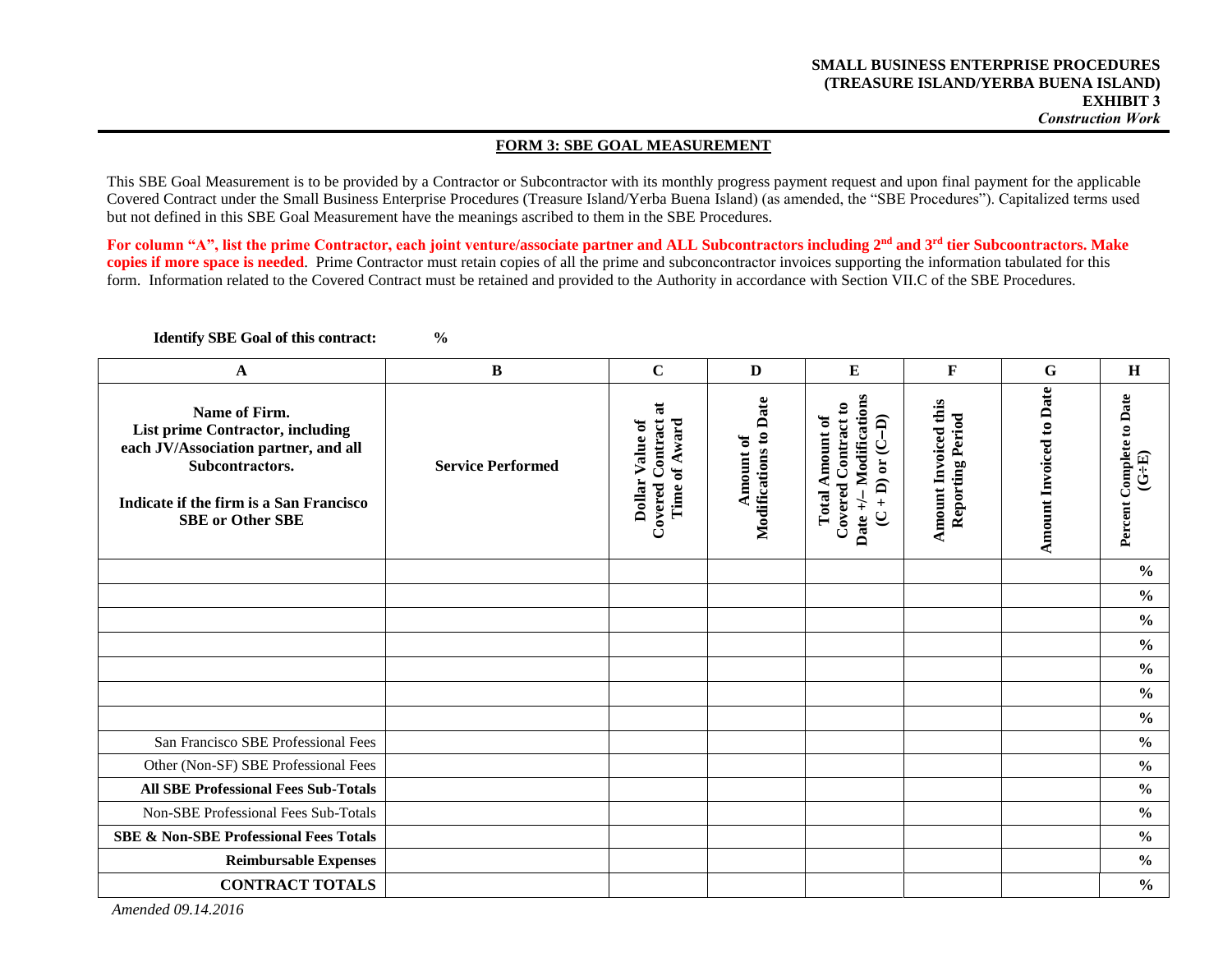### **SMALL BUSINESS ENTERPRISE PROCEDURES (TREASURE ISLAND/YERBA BUENA ISLAND) EXHIBIT 3**  *Construction Work*

П

#### **FORM 4: EXIT REPORT**

This Exit Report is to be provided by a Contractor to Developer or Vertical Developer with the final payment request for a Covered Contract under the Small Business Enterprise Procedures (Treasure Island/Yerba Buena Island) (as amended, the "SBE Procedures"). Capitalized terms used but not defined in this Exit Report have the meanings ascribed to them in the SBE Procedures.

Contractor must complete Sections 1 and 4 for each SBE Subcontractor and all SBEs must complete and sign Sections 2 and 3 of this form at that time.

#### **TRANSMITTAL**

| TO:                       | [Developer/Vertical Developer] | COPY:                    |  |
|---------------------------|--------------------------------|--------------------------|--|
| <b>FROM</b> (Contractor): |                                | <b>Date Transmitted:</b> |  |
|                           |                                |                          |  |

**SECTION 1: Please check this box if there are no SBE Subcontractors for this Covered Contract:**

| <b>Reporting Date:</b>                                                                | <b>Contract Name:</b>           |     |
|---------------------------------------------------------------------------------------|---------------------------------|-----|
| Name of SBE:                                                                          | <b>Portion of Work (Trade):</b> |     |
| <b>Original Dollar Value of SBE Covered Contract:</b>                                 |                                 | \$  |
| Dollar Value of SBE Change Orders, Amendments, Modifications to SBE Covered Contract: |                                 | \$. |
| <b>Final Dollar Value of SBE Covered Contract:</b>                                    |                                 | \$  |
| <b>Dollar Value of Progress Payments Paid to Date:</b>                                |                                 | \$  |
| Remaining Dollar Value including all Change Orders, Amendments and Modifications      |                                 | S   |

**SECTION 2: Please check one:** 

**I did NOT subcontract out ANY portion of our work to a Subcontractor.** 

**I DID subcontract out our work to:** 

| Name of<br><b>Subcontractor:</b> | Amount<br>Subcontracted: |  |
|----------------------------------|--------------------------|--|
| Name of<br>Subcontractor:        | Amount<br>Subcontracted: |  |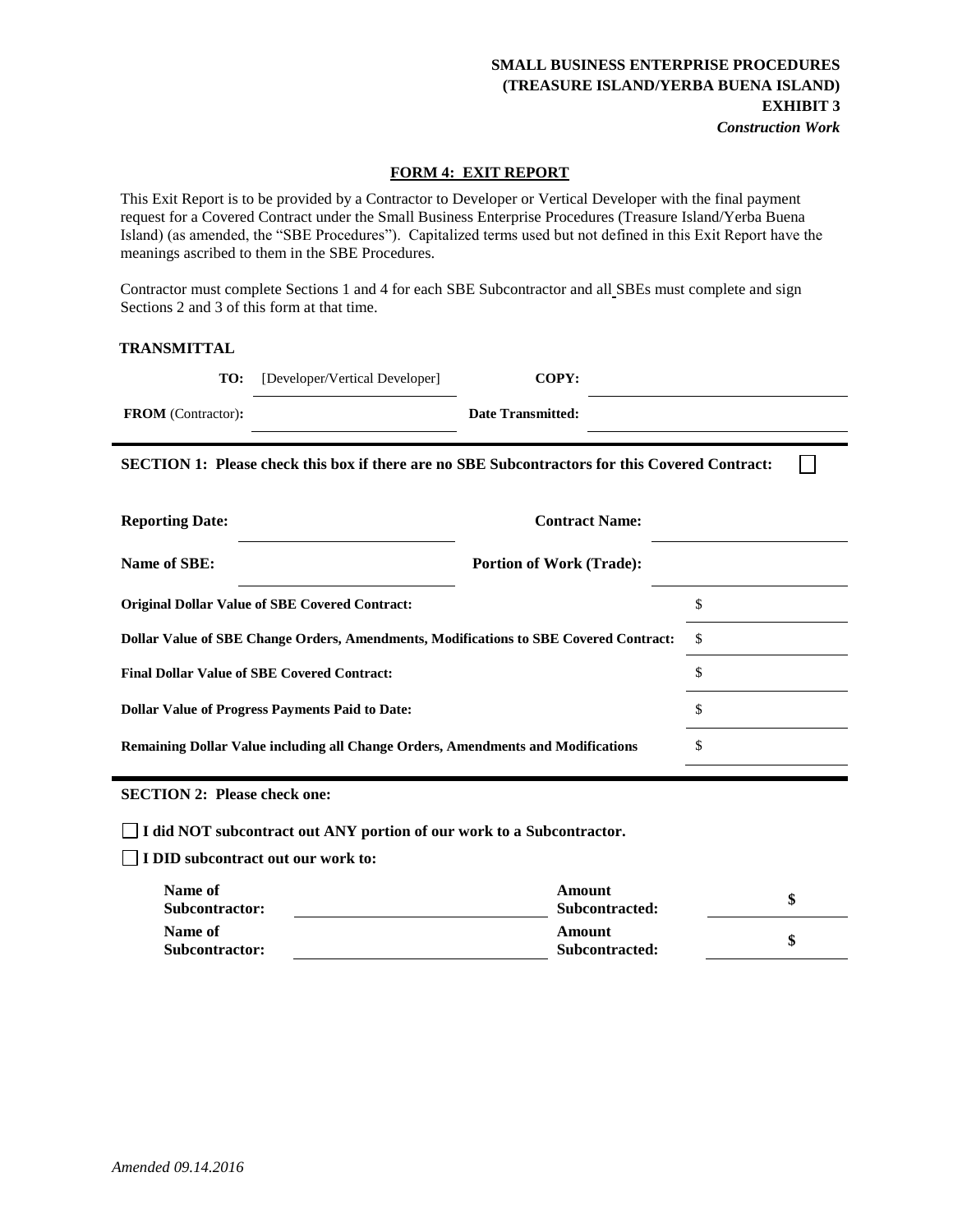#### **SECTION 3:**

**To be signed by the SBE Subcontractor:**

 **I agree I disagree**

**Explanation by SBE if it is in disagreement with the above explanation, or with the information on this form. SBE must complete this section within 5 business days after it has received it from the Contractor. It is the SBE's responsibility to address any discrepancies within 5 business days concerning the final amount owed. If the SBE fails to submit the form within 5 business days, the Contractor will note this on the form and submit the form as is with the final progress payment:**

**Owner/Authorized Representative (Signature) Name and Title (Print)**

**Firm Name Date Telephone Date** 

#### **SECTION 4:**

If this form is submitted without the SBE's signature, the Contractor must enclose verification of delivery of this form to the Subcontractor.

The undersigned Contractor hereby represents and warrants that **the information contained in Section 1 of this form is complete and that the tabulated amounts paid to date are accurate and correct, in each case in all material respects.**

**Owner/Authorized Representative (Signature)**

**Name and Title (Print)**

**Contractor**

**Telephone Date**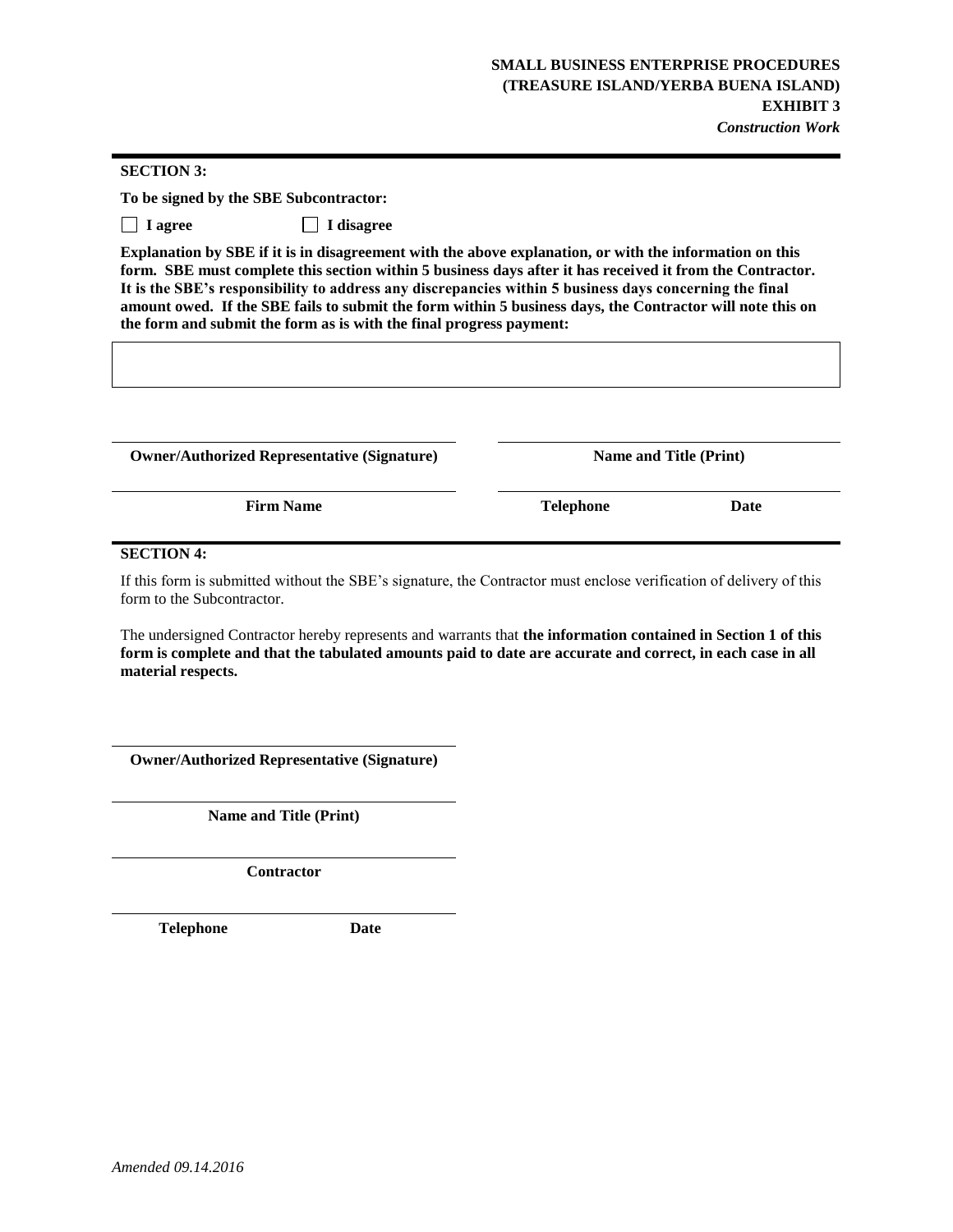#### *Construction Work*

#### **FORM 5: JOINT VENTURE / ASSOCIATION FORM**

This Joint Venture / Association Form is to be included with any Bid where the Bidder proposes a Joint Venture / Association partnership with a SBE for a Covered Contract under the Small Business Enterprise Procedures (Treasure Island/Yerba Buena Island) (as amended, the "SBE Procedures"). Capitalized terms used but not defined in this Joint Venture / Association Form have the meanings ascribed to them in the SBE Procedures.

The Joint Venture / Association partners must submit a joint venture / association agreement and management plan with the Bid. All work must be accounted for, including work under a Subcontract.

#### **SECTION 1: GENERAL INFORMATION**

**Name of Contract or Project:**

**Name of all JV / Association partners: (Check SBE if applicable)**

| <b>SBE</b> |  |
|------------|--|
|            |  |
|            |  |
|            |  |

**Attach a copy of Joint Venture / Association Agreement and Management plans.** 

**The management plan must include the following information:** 

**Describe in detail how decisions will be made for work distribution and compliance of SBE Joint Venture /Association participation.** 

**Provide each Joint Venture / Association partner's specific duties and responsibilities (include organizational chart)** 

**Identify the location of Joint Venture / Association Office.** 

**Provide in detail how decision will be made for work distribution to SBE Subcontractors.** 

**Submit copies of bank signature cards with authorized names, titles, and address/city of the bank (required after award of contract.)** 

**Calculation of the Joint Venture / Association** 

**If the Joint Venture / Association partners are dividing the work according to a different formula than that described below, please contact Authority staff and describe the arrangement in detail prior to submittal of proposal.** 

**Joint Venture / Association partners are encouraged to meet with the Authority regarding their joint venture prior to submitting their Bid.** 

**Step 1. Calculate total JV / Association partner tasks.**

| <b>Total Contract Tasks</b>                                       | 100% |
|-------------------------------------------------------------------|------|
| <b>Percentage of Total Work to be Performed by Subcontractors</b> | በ‰   |
| <b>Percentage of JV/Association partner tasks</b>                 | ገ %  |